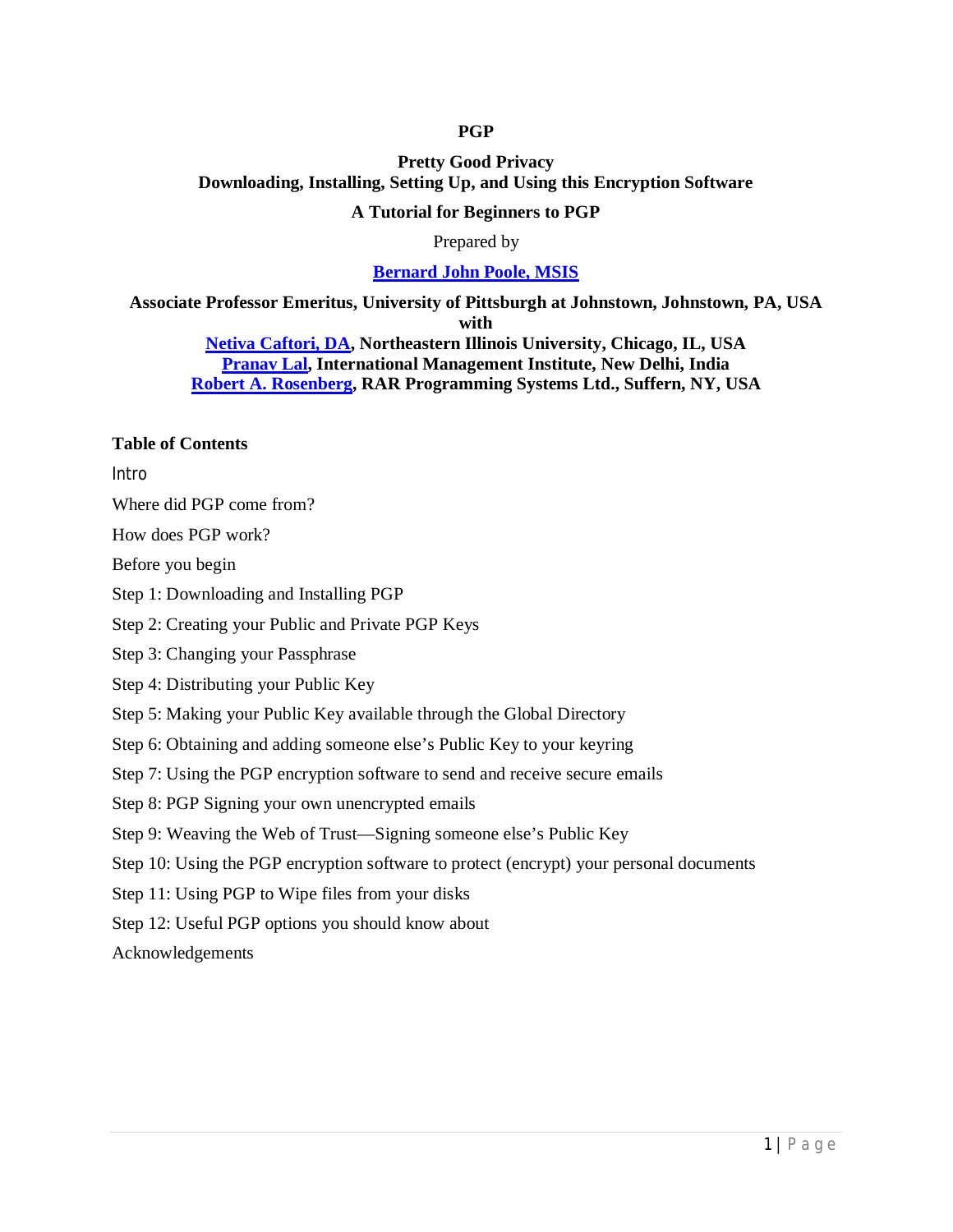### **Introduction: A word about PGP**

You may already know that encryption is the process whereby codes are used to attempt to conceal the meaning of a message. Protecting one's privacy is nothing new. It has, however, become more urgent today because of the ease with which digital data (information in databases, on hard drives or other media, in e-mail, and so forth) can be accessed, intercepted and monitored. It is also not unusual for sensitive information, transmitted or stored in digital form, to accidentally become public knowledge. Once data is in digital form, it's a bit like a greased pig. You can get your hands on it, but you can't hold onto it, because digital data is so easily duplicated and shared. This is why more and more organizations are looking to encrypt all their information.

We all should think seriously about doing the same thing. The fact that you're reading this tutorial suggests that you agree. A little paranoia goes a long way—it makes sense to take whatever means are available, and within reason, to protect yourself from unauthorized people prying into your professional or private affairs.

# **Where did PGP come from?**

PGP (Pretty Good Privacy) is a digital data encryption program created by *Phil Zimmermann*, a special director of Computer Professionals for Social Responsibility (CPSR) from 1997-2000. He created PGP to promote awareness of the privacy issue in a digital age.

Rarely does anything of significance arise out of the blue. PGP is the culmination of a long history of cryptographic discoveries. Cryptography is the science of writing messages in secret codes. It is nothing new. Ever since the human species evolved, we began pondering the challenge of concealing our communications from others. Secrecy—stealth—is not a preserve of the human species. It is a matter of survival for all our brothers, sisters and cousins in the animal world from which we have evolved. Whether in times of peace or in times of war, we all harbor secret thoughts, feelings, desires, objectives, and so forth that we want to share only with those we absolutely trust, and that we want to carefully conceal from those who would take advantage of us if they knew what we had in mind.

Encryption makes this possible, and one of the strongest encryption tools available to us today is PGP. Phil Zimmermann invented PGP because he recognized that cryptography "is about the right to privacy, freedom of speech, freedom of political association, freedom of the press, freedom from unreasonable search and seizure, freedom to be left alone." Read Zimmermann's fuller explanation as to why you need PGP. Like Isaac Newton, Zimmermann was able to achieve what he achieved because he "stood on the shoulders of giants" who went before.

# **How does PGP work?**

OK, here goes; put your thinking cap on... If this gets overly technical for you, and your eyes start to glaze over, don't worry about it. It's nice if you can understand what's going on with Public and Private Key encryption, but it's not necessary right away. You'll understand it better as you start to use it and as you interact with others who use it and can explain what's going on. For now, it's sufficient to just follow the sets of numbered steps carefully in order to learn the skills required to use PGP. But read over what follows and understand it as best you can.

When you have successfully completed Step 3 of this tutorial, you'll have created **two keys** to lock and unlock the secrets of your encoded information. A **key** is a block or string of alphanumeric text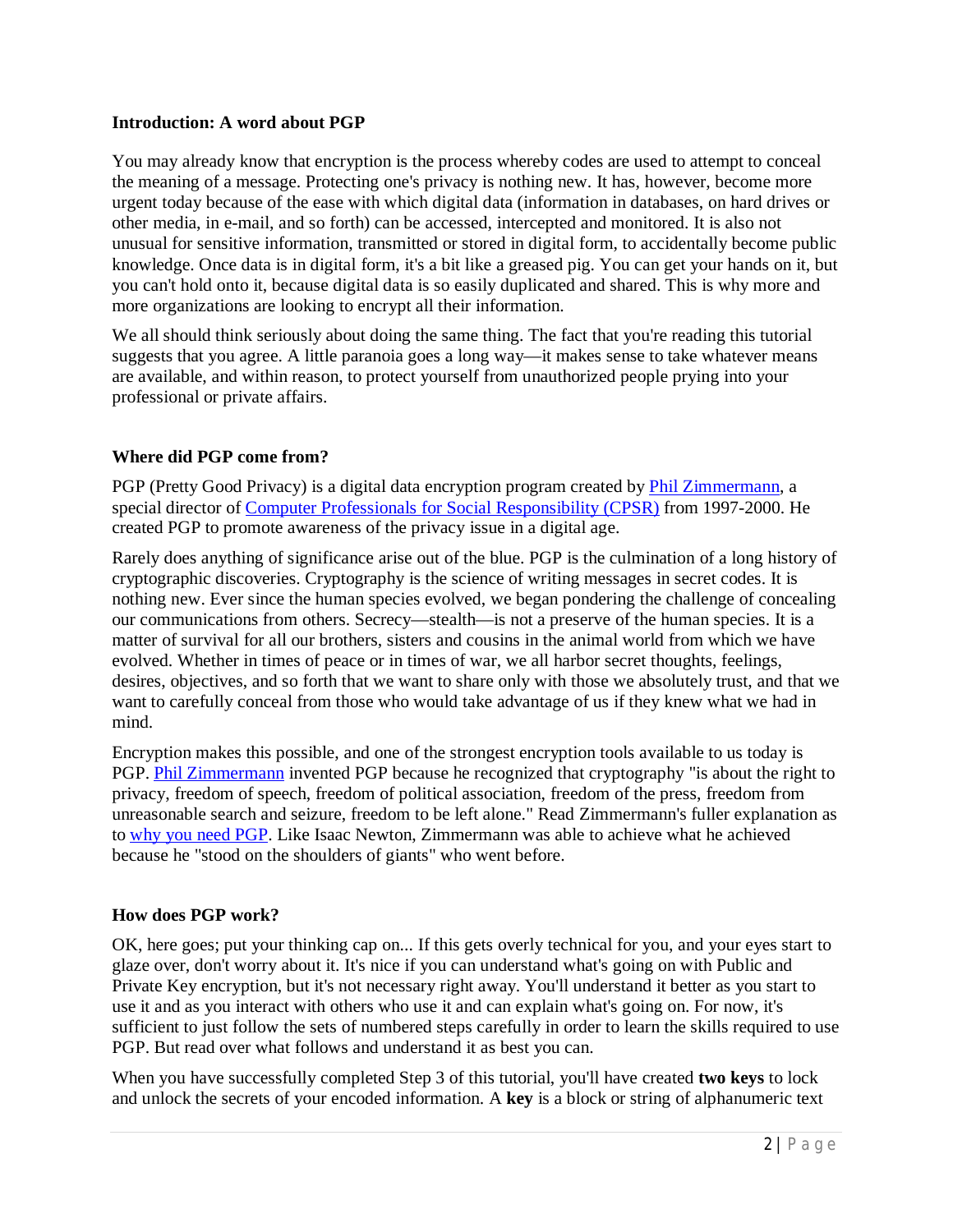(letters and numbers and other characters such as !, ?, or %) that is generated by PGP at your request using special encryption algorithms.

The first of the two keys you'll create is your **Public Key**, which you'll share with anyone you wish (the tutorial also will show you how you can put your Public Key on an international server so that even strangers could send you encrypted data if they wanted). Your Public Key is used to **encrypt** a message—put it into secret code so that its meaning is concealed to everyone except you.

Then there is your **Private Key**, which you'll jealously guard by not sharing with anyone. The Private Key is used to **decrypt**—decode—the data (messages and so forth) that have been encrypted using your Public Key. This means that the message encrypted (encoded) using **your** Public Key can only be decrypted (decoded) by **you**, the owner of the corresponding Private Key.

The designation of one of the two keys (Key1, say) as **Public** and the other (Key2) as **Private** is purely arbitrary since there is no functional difference between the two. PGP chooses one to act as the Public Key and designates the other as the Private Key. If it chooses to designate them in the other order (Public=Key2 and Private=Key1), it would make no difference. This is because when either key is used to **encrypt** something, the other will act as the corresponding **decrypting** key to convert the encrypted data back into its original form. This capability is at the heart of the "**Signing**" process mentioned in **Steps 7 through 9 below.**

Public and Private Key encryption solves one of **two major problems with older methods of encryption**, namely that you had to somehow **share the key** with anyone you wanted to be able to read (decrypt) your secret message. The very act of sharing the key meant that some untrustworthy so-and-so could intercept it—and frequently did. Which meant your code was practically useless.

The second major problem with older methods of encryption was the relative ease with which **the code could be broken**. Codes have to be incredibly complex if they're to foil the attempts of astute humans to crack them. This is all the more the case today when we have increasingly powerful computers to do the dirty, "brute force," work of trying every conceivable combination of key possibilities for us. PGP, and other similar encryption systems, use a key that is really—well, astronomically—large, meaning that the number of binary bits (1s and 0s) used to create it has an astronomically large number of possible combinations and the actual decimal (base 10) value they represent is astronomically huge. Unlike earlier encryption methods, the security of PGP encryption lies entirely with the key. Earlier encryption methods relied on "security through obscurity" (ie: keeping secret the method used to do the encryption). The methods used to do PGP encryption are known and documented. It is PGP's selection of the complex keys used to do an encryption that makes it next to impossible to crack.

The size of the key can be increased whenever necessary to stay one step ahead of advances in technology. Time alone will tell if PGP can stand the test of time, but for now it's one of the best encryption technologies you'll find.

If you would like to read the history of encryption and understand the origins of Zimmermann's PGP program, an excellent account is given in Simon Singh's CODE BOOK (Doubleday, New York, NY, 1999). Find out more about PGP at the International PGP home page. You might also like to join the PGP-BASICS User group where you can find speedy and informed answers to questions that might arise as you get started using PGP.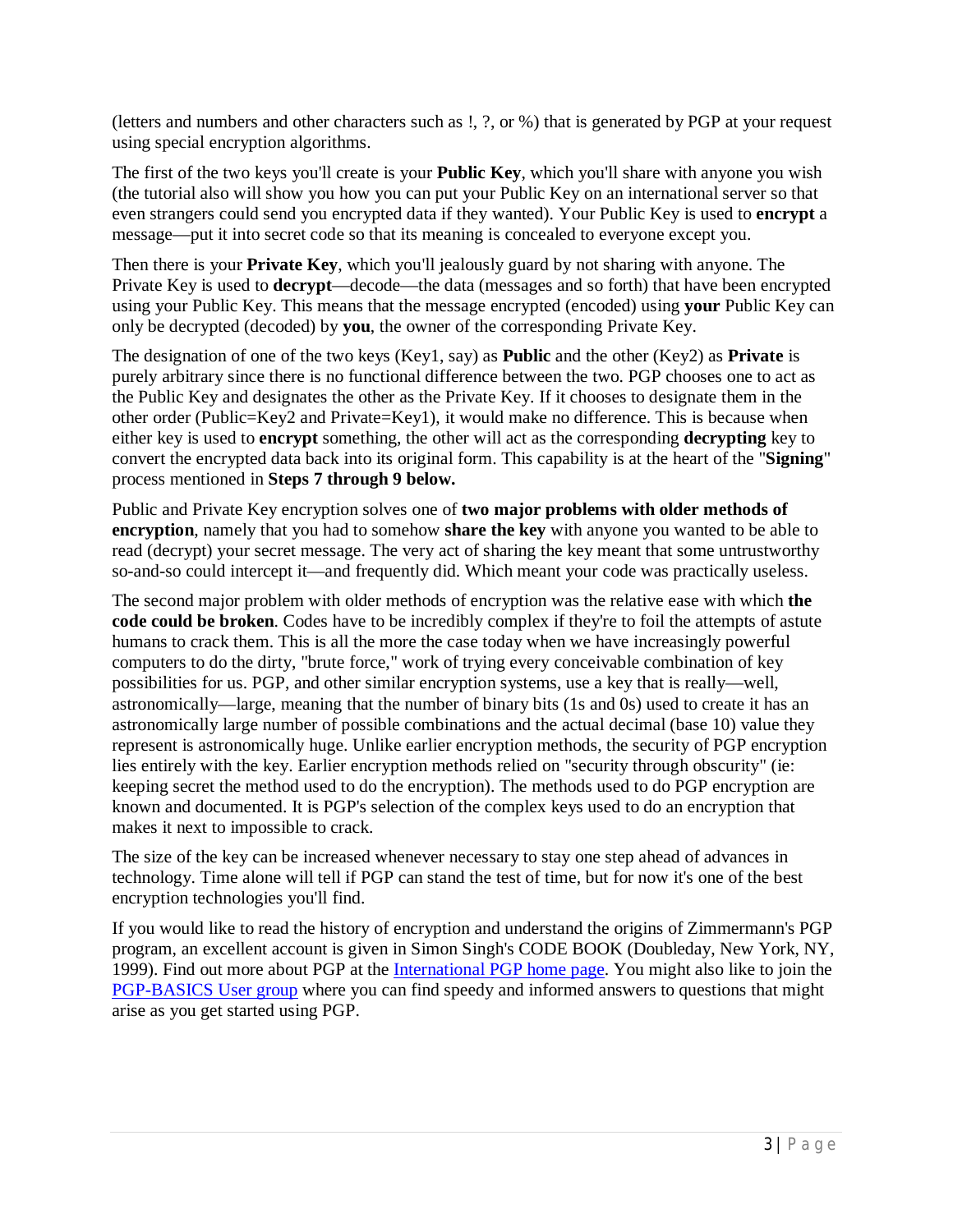### **Before you begin**

A word of warning to beginners to encryption. The PGP program, notwithstanding its user-friendly graphical user interface, may take some getting used to here and there. At the USENIX Security Symposium in 1999, Alma Whitten & J. Tygar published a paper entitled "Why Johnny Can't encrypt" in which they point out some of the usability problems associated with the software. But, like all these things, with a touch of patience and a small dose of your time, you will soon become proficient in using PGP to protect your privacy.

With this in mind, our tutorial aims to help you get over the initial hurdles at least so you can be up and running using the software without much difficulty. The features of PGP introduced in this tutorial are all you need to know to use the program to protect your privacy in the normal run of affairs. But bear in mind that to become a power user of PGP—one who takes advantage of the full suite of encryption protections—you will need to invest some time in reading the Manual that accompanies the program. The Manuals for each version of PGP can be downloaded from the PGP International web site at http://www.pgpi.org/doc/guide/.

You'll have to reboot (restart) your system after the PGP (Pretty Good Privacy) software has been downloaded and installed, so **save any work** on your computer and **quit any open programs** other than your web browser before you proceed. This tutorial has been designed for users of Windows PCs. Mac users can probably extrapolate from these instructions in order to download the software to iMacs, etc. The tutorial describes the basics of the PGP software in order to help beginners get up and running using encryption.

#### **Step 1: Downloading and Installing PGP Desktop on your computer**

- In your browser, go to the International PGP home page and, in the list of Contents on the left side of the screen, select the option to **download**.
- On the next web page, click on the second item in the list (**PGP**), then on the next page click on the item suited to your **Windows OS** (**Windows 2000**, **Windows 3.x**, **Windows 95/98/NT**, **Windows ME**, or **Windows XP**), though the subsequent steps are the same no matter which OS you choose.
- On the next page, click on the item **PGP 8.0**, as this is the latest version of PGP you want to download.
- On the next page, click on **Download PGP 8.0.2 (English)**—unless you want to use the German version.
- On the next page, read the contents of the page, and then, at the bottom, **click in the box** to confirm that "**I have read and agree to the above PGP Software License Agreement**," then click on **Accept**. At various points during this whole download and installation process you will be informed about paying options for the PGP software; ignore these terms and options because you will be using the free subset of the software (unless, of course, you want to pay for the full PGP suite of programs).
- In the next window, you will be prompted to download the **PGP Desktop 10.0 Documentation**, followed by the **PGP Desktop 10.0.0 Windows** products—**go ahead and do this,** selecting the version of the documentation that suits your needs and, for the software download, be sure to click on the **Save button** to save the program on your computer in a place where you will be easily able to find it later for installation purposes (see figure below).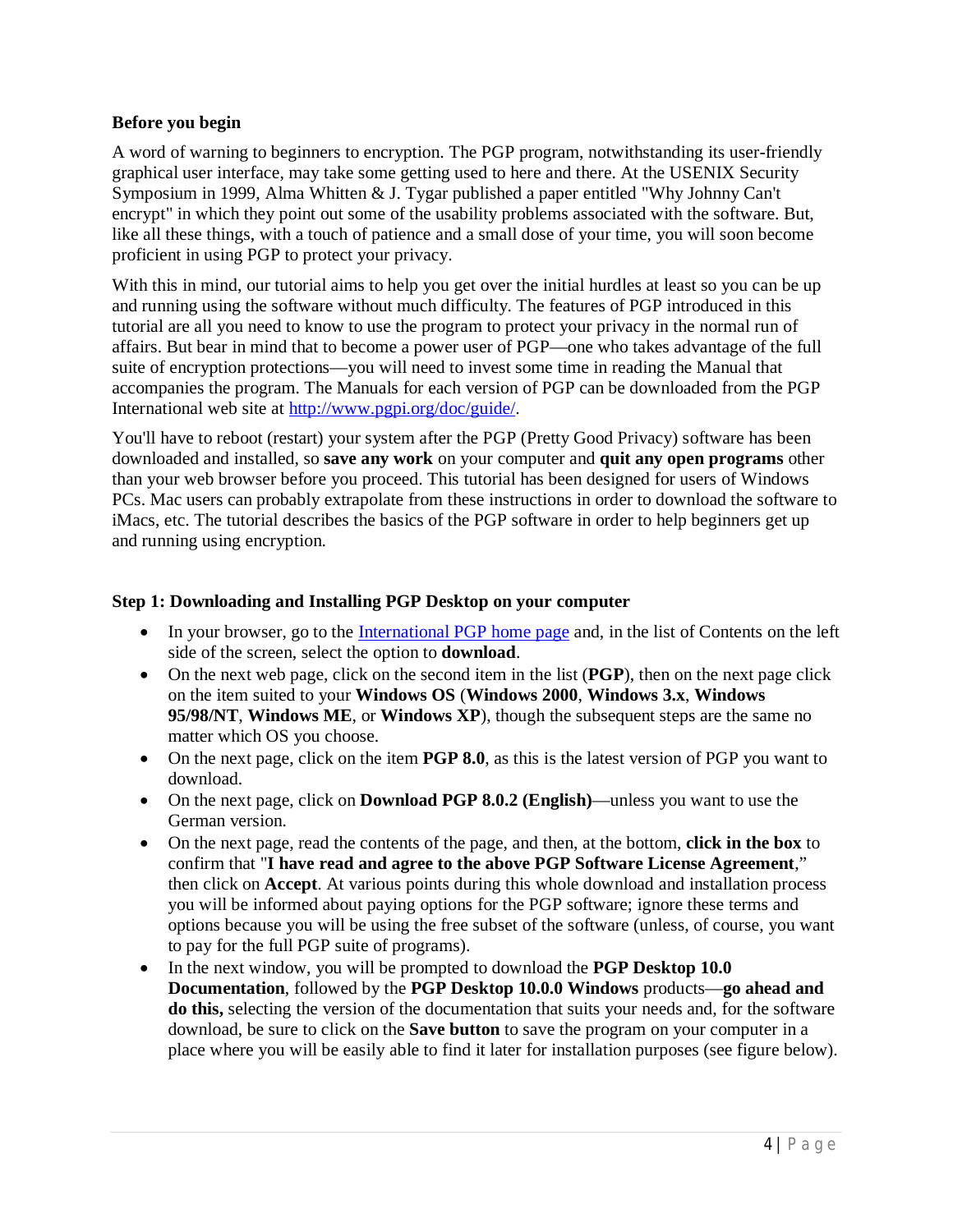

- After you click on the Save button, you will be prompted to tell your browser **where** you want to **save** the **PGP program zip file**. Be sure to select a location on your desktop or hard drive where later you'll be able to easily find the downloaded installation file of the PGP software; then click on the **Save** button. The download will take a while, depending on the speed of your connection to the web.
- Once the download is complete, locate the downloaded zip file **PGPDesktop10.0.0\_Windows**, **double click** on it to open it so that you can **extract** the two files you see in the zip file window, and, in the menu bar, click on **Extract all files**. You will again be prompted for where you want to put the extracted files and the default will be to put them in the same place as the zip file, which is fine; so go ahead and click on the **Extract** button.
- You will see a new yellow unzipped folder titled **PGPDesktop10.0.0** Windows. Double **click** on this folder to open it. You will see two files inside the folder; **double click** on the file named **PGPDesktop10.0.0\_Windows\_Inner**.
- This will open up the inner zipped file in which are two PGP Application files, one for a **64 bit OS** and the other for a **32-bit OS**. If you don't know which OS you have, click on the **Start button** and, in the pop up menu **right click** on **(My) Computer** and, in the context menu, select the last item: **Properties**. In the info box that pops up you will be able to read whether your OS is 64-bit or 32-bit. Whichever is the case for you, in the menu bar, click on **Extract all files**. You will again be prompted for where you want to put the extracted files and the default will be to put them in the same place as the zip file, which is fine; so again go ahead and click on the **Extract** button. A new window pops up and, in this new window, **double click on the OS version that is appropriate for your system**. This will start the installation process.
- The company, PGP International, lists the following steps to install PGP Desktop on your computer, including the very important license number that you will need to successfully complete the installation. If the license number displayed on your computer is different from the one displayed below, be sure to make a note of it.
	- After installation of PGP Desktop completes, you are prompted to enable PGP for the account.
	- Click **Next** to begin the **PGP Setup Assistant**.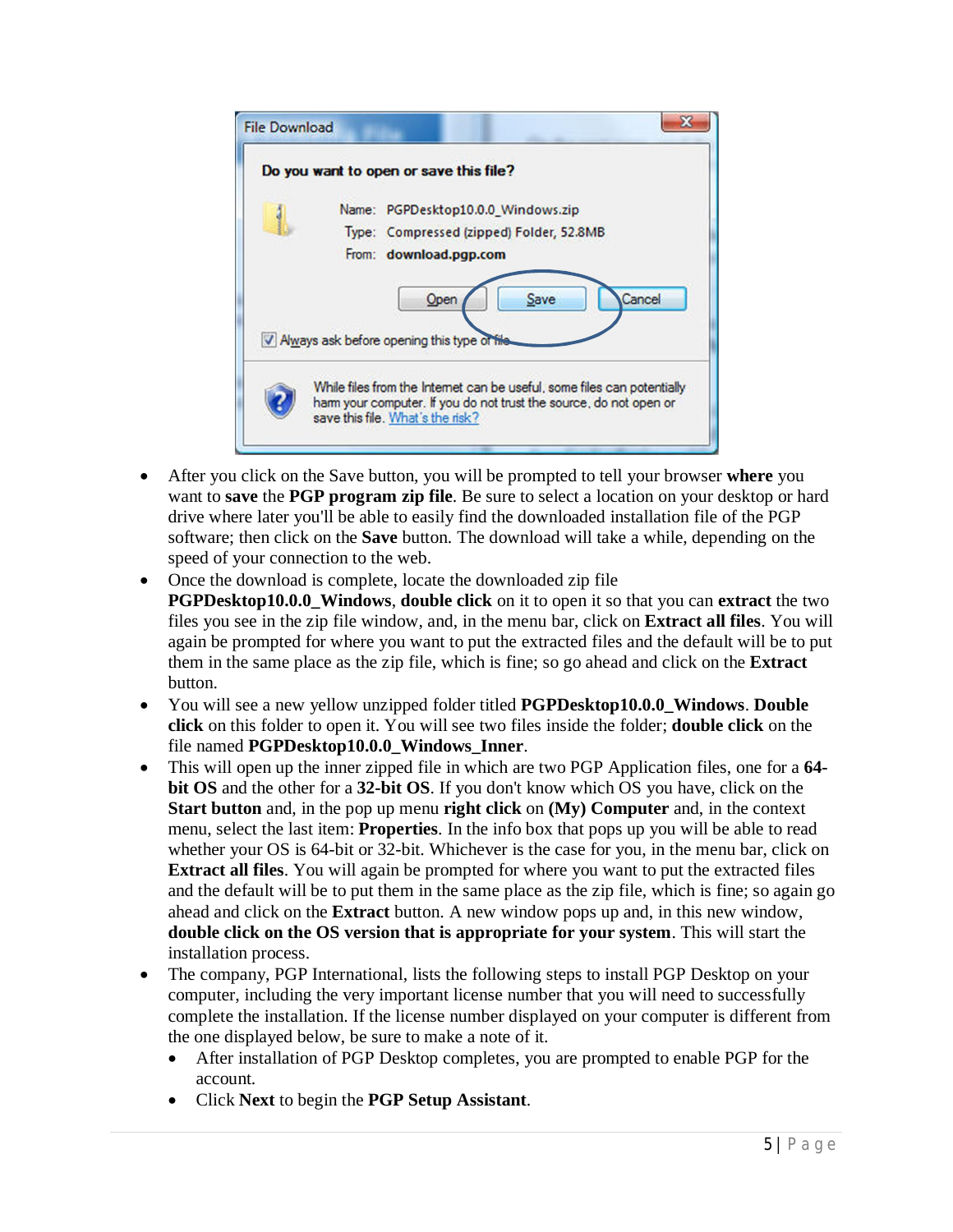- Enter **Trial User** as the user name and **30 Day Product Trial** as the Organization.
- Do not enter an email address.
- Enter this license number: **DA2K7-TD3VG-729ML-GMU14-HEZT2-CWA**.
- Follow the remaining instructions onscreen to complete installation.

**Note:** To avoid typing errors and make the authorization easier, **copy** the entire license number, put the cursor in the **first "License Number" field**, and **paste**. The license number will be correctly entered into all six "License Number" fields. You may also copy and paste the user name and organization values in bold above.

The **Installation assistant** will prompt you through the steps—accept the **License agreement** and simply click on the **Next button** as you allow the installation to proceed. At the end of the installation process, you will be prompted to **Restart** your computer; go ahead and do this when you have completed installation of the PGP software.

# **Step 2: Creating your Public and Private PGP keys**

If, during the installation process, you indicated that you are a new user of PGP, you will have been prompted to create a Public and Private Key pair as part of the installation process, in which case you can skip this section and proceed directly to Step 3.

Now that you have the PGP software installed on your computer, you need to create a Public and Private Key pair. This you can do at any time. Remember as you complete the steps that follow that your Public Key is so called because you will willingly share it with others so that they can use it to send you encoded information. Your Private Key is so called because it alone will decode any information that has been encoded with your Public Key. As long as you alone have knowledge of, and access to, your Private Key and the passphrase that goes with it, your privacy will be assured. Here are the steps to follow to create a new Public and Private Key pair:

- **Open PGP Desktop** by selecting **Start**/**Programs**/**PGP**/**PGP Desktop** or by clicking on the **PGP Desktop** icon in the **system tray** at the **lower right corner** of your screen and selecting **Open PGP Desktop** in the pop up menu.
- In the **File menu** select **New PGP Key…** to bring up the **PGP Key Generation Assistant**. Read the introductory dialog, then click on **Next.**
- The PGP Key Generation Assistant now asks you to enter your **name** and **e-mail address**. Do this now. You can use any name you want, and any valid e-mail address so you can take advantage of the PGP feature which will look up the correct key for you that goes with your Passphrase. Click **Next** when you're done entering your name and e-mail address.
- The PGP Key Generation Assistant now asks you to enter a **Passphrase**. Think carefully about this before you proceed. Choose a Passphrase that has **at least eight (8) characters (that is to say it has a minimum of 8 characters as a requirement)**, with a **mix** of upper and lowercase letters and other characters such as numbers. Bear this in mind: the odder the mix of characters and the longer your Passphrase, the better. As Herb Kanner explains, "The size of the Passphrase, and the inclusion of mixed case and non-alphabetics is to increase the difficulty of a brute force attack on your Passphrase." So, if you use a longer, randomized Passphrase (Herb's is 15 characters long, and Bernie's is 33 characters long!!), it would take an intolerably long time for even a powerful computer to try all combinations till it hit on your Passphrase. If you'd like to read more about this important subject of Passphrases, take a look at The Passphrase FAQ. Arnold G. Reinhold's DiceWare Passphrase HomePage is another excellent resource which helps you decide on a good Passphrase.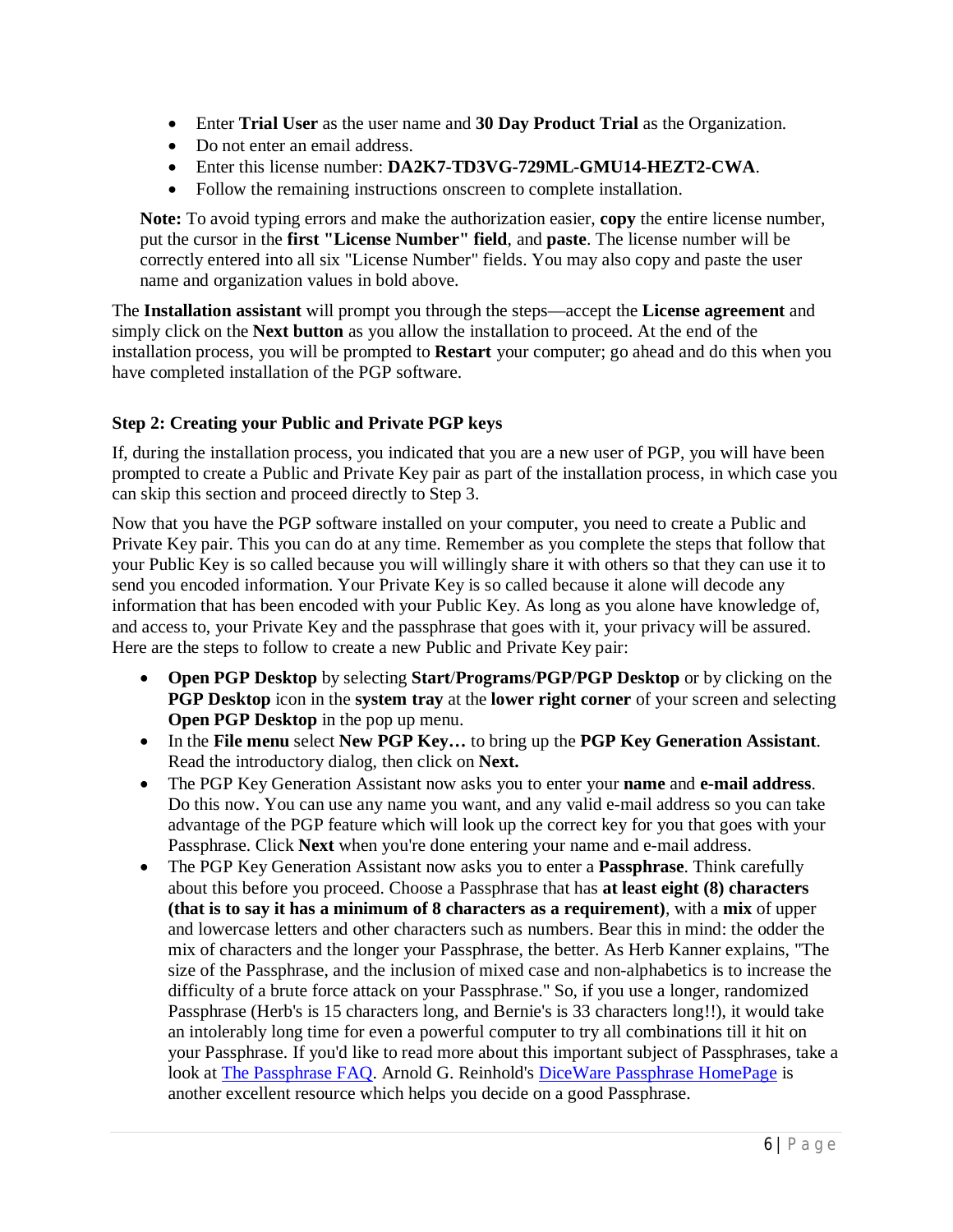- Once you've decided on your Passphrase, write it down if necessary so you don't forget it; then, as Steve Kinney recommends, write on the note in large letters the word "**DESTROY**" or "**BURN**" to remind yourself to do this once you've used the new Passphrase often enough to know it by heart.
- **Enter** your **Passphrase** once you've decided what it will be, hit **Tab**, and **re-enter** it for confirmation. Then click **Next** again. The Key Generation Assistant will now go ahead and generate the new Key Pair. Step 3 below explains how to change your Passphrase, so if you change your mind about the Passphrase you just chose, it's not a problem to select a new one.
- If you have entered an **inadequate Passphrase**, the PGP Assistant will **warn** you and ask you to go back and **re-enter** another Passphrase. But if all is well, the PGP Key Generation Assistant will have **generated your key pair**. During the process, you may be prompted to move your mouse around or hit random keys on the keyboard to help the Assistant create a more secure key. Click **Done** when the Assistant has finished **generating your key**.

That's it! You're done creating your **PGP Public and Private Keys**. Now all you have to do is **share your Public Key** with anyone with whom you wish to exchange secure information. Steps 4 through 12 tell you how to do this, and how to use your key and those of your correspondents to encrypt and decrypt the data that you exchange.

# **Step 3: Changing your Passphrase**

After a while, as you become more accustomed to using PGP, you may well want to change your Passphrase, especially if the one you first chose is not complex enough for your liking, or if it has become compromised by someone else discovering what it is. Changing your Passphrase is a simple process. To change your Passphrase, here's all you do:

- **Open PGP Desktop** by selecting **Start**/**Programs**/**PGP**/**PGP Desktop** or by clicking again on the **PGP Desktop** icon in the lower right corner of your screen and selecting **PGP Desktop** in the pop up menu.
- Highlight the **key you want to change the Passphrase for**, then from the **Keys** menu select **Key Properties…**.
- In the dialog box that pops up on the screen, towards the top you'll see the option to **Change Passphrase**. Click on **Change Passphrase**, and in the next dialog box, as you might expect, you're asked to enter your **current Passphrase**. Go ahead and do this, then click on **OK**.
- Now all you have to do is **decide on a new Passphrase**, write it down if necessary so you don't forget it, then in large letters write on the note the word "**DESTROY**" or "**BURN**" to remind yourself to do this once you've used the new Passphrase often enough to know it by heart.
- When you're ready, enter it in the **New Passphrase** dialog box, and **Confirm** the New Passphrase by entering it again, then click on **OK**.

# **Step 4: Distributing your Public Key**

When you want to exchange Public Keys with a particular individual or group of individuals with whom you intend to exchange encrypted information, the best way to do this is to **send it as an email** to whoever you want to have it. Read what follows carefully, however, so you understand how PGP works.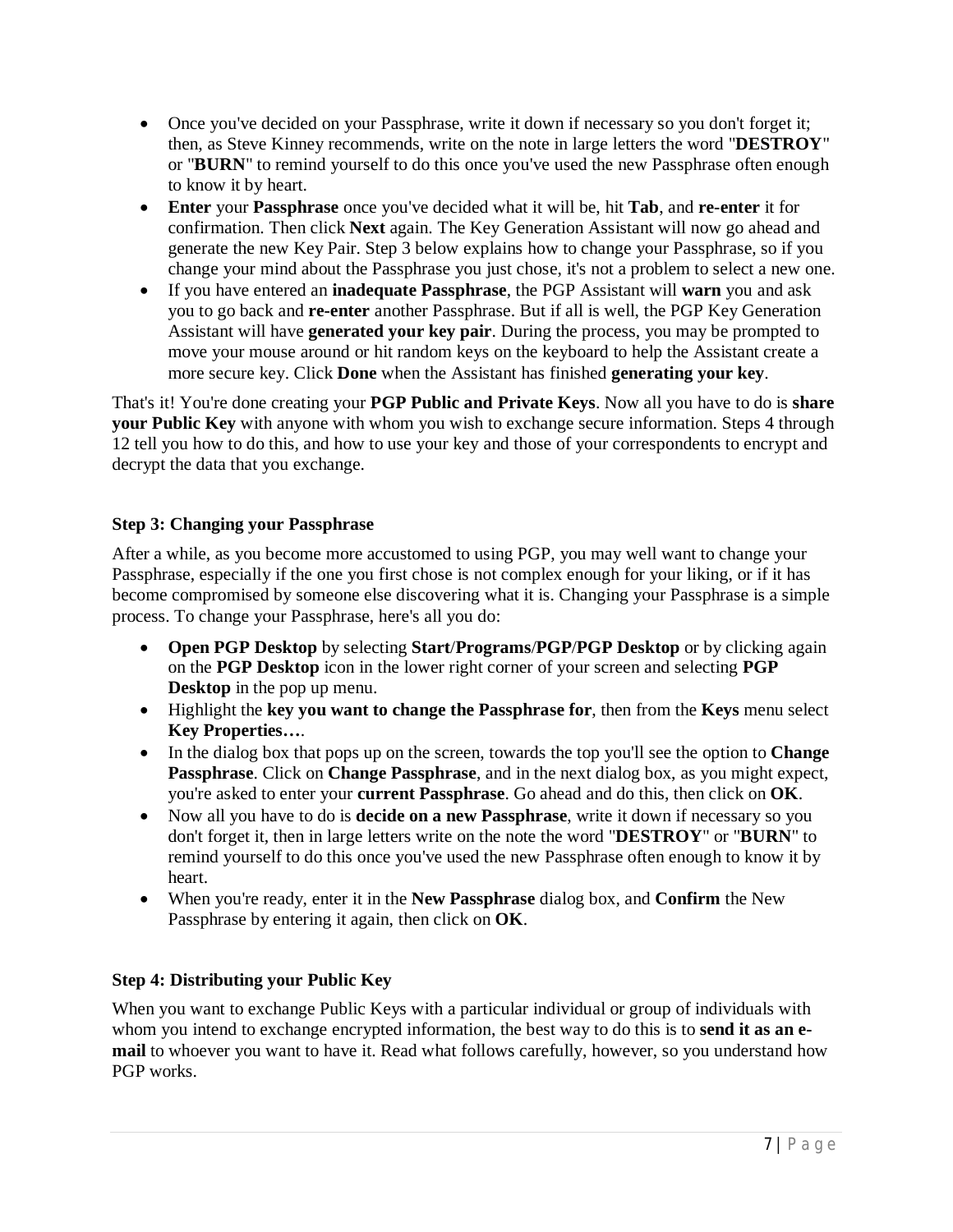The recipient of your Public Key will have to have PGP installed on their own computer if they want to be able to add your Public Key to their keyring and use it to encrypt the data they want to send you. Likewise, you must have anyone else's Public Key on your keyring in PGP Desktop if you want to send them encrypted data. This is a bit tricky to understand at first, but think about it. Anyone who uses PGP has two keys, a Public Key and a Private Key. Your Public Key is used by other people to encrypt information they want to send you so no one else but you can know what the information contains. When you receive an encrypted message from someone (could be any kind of data, not just text), you use your Private Key to decrypt it. The neat thing is that you're the only person who can decrypt the secret message because you're the only person who has the Private Key, with the Passphrase that unlocks it (unless you share your Passphrase and Private Key with someone else, which would defeat the purpose of PGP!).

If you want to, you can put your Public Key on one or more servers that form an international server chain. Effectively, this makes your Public Key available to anyone anywhere who would like to exchange secure communications with you. Step 5 below explains how to do this.

To include your Public Key in an e-mail message, here's all you do:

- **Open PGP Desktop** by selecting **Start**/**Programs**/**PGP**/**PGP Desktop** or by clicking again on the **PGP Desktop** icon in the lower right corner of your screen and selecting **PGP Desktop** in the pop up menu.
- **Locate your keypair** among the list of keys in the dialog box and **select** it (by clicking **once** on it). Then copy it (**Edit > Copy** or **cntrl-c**)
- Start a **new message** in your e-mail editor, in the **To: box** enter the e-mail address of the recipient, and type a **subject header** such as "**My Public Key**"
- Now click to put the cursor in the **body** of the e-mail, **Paste** your Public Key (**Edit > Paste** or **cntrl-v**) into the body of the e-mail, and **send** it.

# **Step 5: Making your Public Key available through the Global Directory**

It's a good idea eventually to place your Public Key(s) on what's called a public certificate server. This is a server where anyone can access your Public Key and use it to send you encrypted messages. You'll still be the only one who can decrypt the message because you alone have the Private Key, so you never need worry that your privacy will be compromised just because you made your Public Key public. After all, that's why it's called a Public Key. However, as a beginner to PGP, you may not want to do this right away, since you may well decide to change your Public Key at a later date for one reason or another. The thing is that, once you put your Public Key on a certificate server, you can't remove it, and there's no point littering the server with keys that are never going to be used. So keep this section of the tutorial in mind for later, after you've got used to using the program and have settled into using a particular Public Key.

Here, then, are the simple steps to make your Public Key available through the Global Directory. It doesn't matter which server you post your Public Key to, by the way, since they are all interlinked. Wherever you post your Public Key, it will be available worldwide.

- Start by **connect**ing **to the internet**, so that PGP can access the web site where your Public Key can be sent and included in the database (Global Directory) of Public Keys.
- **Open PGP Desktop** by selecting **Start**/**Programs**/**PGP**/**PGP Desktop** or by clicking on the **PGP Desktop** icon in the lower right corner of your screen and selecting **PGP Desktop** in the pop up menu.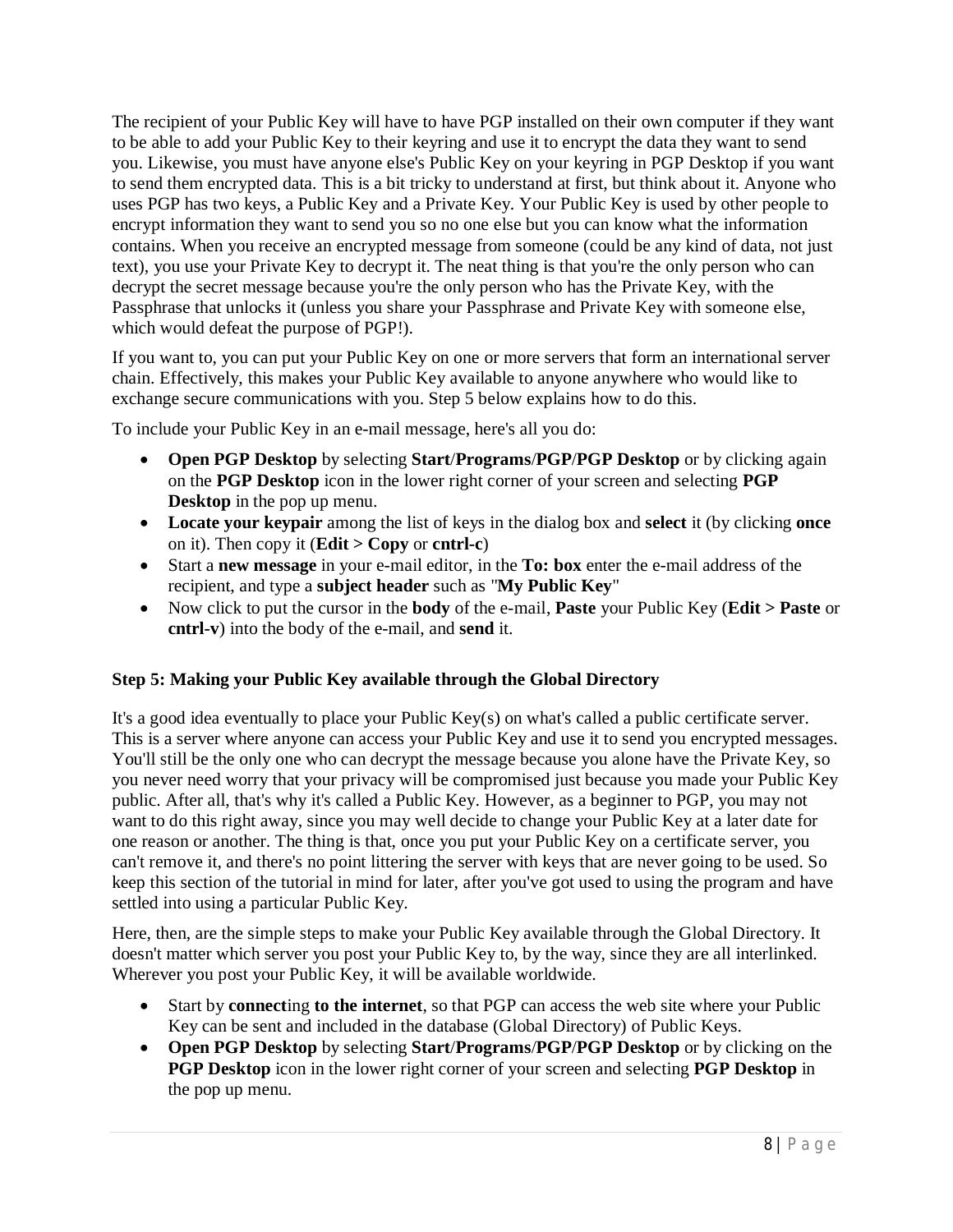- In the **PGP Desktop window**, among the list of keys you see there, click on the **icon representing your Public Key**. This is the key you want to post to the Global Directory.
- Now, in the **Keys** menu select **Publish to Global Directory** and follow the steps in the **PGP Global Directory Assistant**.

PGP will now access the server for you and **post your Public Key there**. When it's done, it'll inform you that the key was posted successfully and tell you that you need to go to your email account in order to respond to an email sent to you from the Global Directory server which will verify your key on the server.

### **Step 6: Obtaining and Adding someone else's Public Key to your keyring**

Once again this is simple enough. There are two ways to do this. You can either have someone send you their key in an e-mail and then paste it into your keyring from their e-mail or, if they have their key already posted to a certificate server, you can go get it yourself. Here is all you do if you get someone's public key in an e-mail:

- First you tell your friend or friends to follow **Step 4** above to **send you their Public Key in an e-mail message**.
- **Open the e-mail message** containing the Public Key you wish to add to your keyring.
- Drag to select from -----**BEGIN PGP PUBLIC KEY BLOCK**----- all the way down to **-----END PUBLIC KEY BLOCK-----**.
- Then copy it  $(\text{Edit} > \text{Copy} \text{ or } \text{cntrl-C})$
- **Open PGP Desktop** by selecting **Start**/**Programs**/**PGP**/**PGP Desktop** or by clicking again on the **PGP Desktop** icon in the lower right corner of your screen and selecting **PGP Desktop** in the pop up menu.
- In the **PGP Desktop window, paste** the Public Key you wish to add to your keyring (**Edit** > **Paste** or **cntrl-V**).
- Voilà! **Check the keys in your keyring** to verify that the new key has been added to the list.
- For the record, and for practice, the following are the Public Keys of the authors of this tutorial. **Add** these Public Keys to your **keyring** now.

# **Bernie Poole's Public Key:**

-----BEGIN PGP PUBLIC KEY BLOCK----- Version: PGPfreeware 6.5.8 for non-commercial use <http://www.pgp.com>

mQGiBDrlpg0RBADQIOANoihULVTQ3sddrU7XObaNMtgFY7fEpybl0fqQStPyqXHY nMdeHQQA/d9vEviuN5kbLXW2m1Zf67mAajDc8jP/lElYQg8lv8C6XXBkVH/7i7gC mFteHDbXCsh8Eqwh2okC3frYPpAx1I0z1VtmOGz2jFfxjVBNfuuBPhaRHQCg/0v8 TEi/i/vY7ALLMPcPCAnPgk8EAMKlb/mBTqbahBjCBWx/CLpEQQ/qVDQmlEk/BBKz ms6t0OQXtqwcf5+kxre2Xf3XDYRYZPL9mS5oSjSLk2vma+5/Z59Xg39tWke7GULs hle9wA8Bta/ak6t3fxCr/4MyS2BSpYsIfA+6AlPAs2rOF7EX6jOZkfhHvyS1jCBV 4Y0jA/0VoX+TaDNDZotbMT5INGMkIQS9PD8B3/ynjRdRnDpjOIVscEp0A2tyZ853 9w7TkiVoFtBg5XcM5H1j9FZBfhPg/aZGz0ofJlnvhxGiNVUE2Zxr1PwftTFUJUBu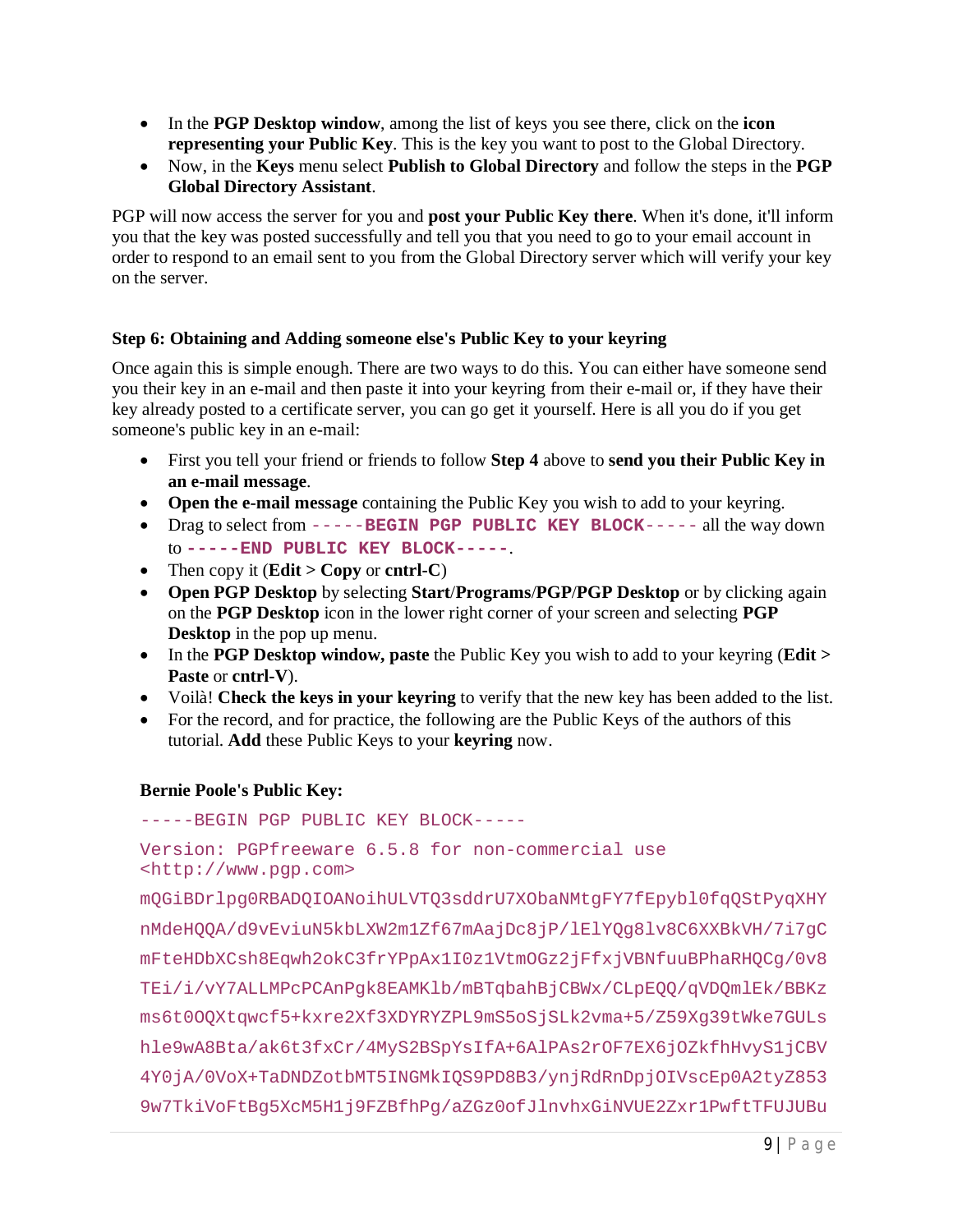7RqnliUsYCL00aFoEDXIJ4T18dB8a/KO9Jh520+RXOUOMe0G4rQkQmVybmllIFBv b2xlIDxiZXJuaWVwb29sZUB5YWhvby5jb20+iQBOBBARAgAOBQI65aYNBAsDAgEC GOEACqkO+JGoqOuWpYhlfOCffB+5AYSltGBpTBn8ILTGfJNZfkkAmwYqG8PbHJKG MR2ip6RXYxqk6HfUuQINBDrlpg0QCAD2Qle3CH8IF3KiutapQvMF6PlTETlPtvFu uUs4INoBplajFOmPQFXz0AfGy0OplK33TGSGSfgMg7116RfUodNQ+PVZX9x2Uk89 PY3bzpnhV5JZzf24rnRPxfx2vIPFRzBhznzJZv8V+bv9kV7HAarTW56NoKVyOtQa 8L9GAFgr5fSI/VhOSdvNILSd5JEHNmszbDgNRR0PfIizHHxbLY7288kjwEPwpVsY jY67VYy4XTjTNP18F1dDox0YbN4zISy1Kv884bEpQBgRjXyEpwpy1obEAxnIBy16 ypUM2Zafq9AKUJsCRtMIPWakXUGfnHy9iUsiGSa6q6Jew1XpMgs7AAICB/9fLWJk MxqlKPuP4nfcDXxjYu5yYrtgTxnEA8LjwHILFHC6dS+TruOBehDWWq07PEihRVdK 3vY/oOSV70Du4yO2/siau4xUNhrP2dw1AKqDW1qNvQbeXYuxhs7vKDQGHDqYhUKm z5E6hX5Z3HesujXnHWe8NtTqa1qM+SP3LF6oFkzTpuIooqRRULy6HUbis1v+Um4i WI1EXchfauNwy6IzFYOTw41MExKtDyxTLjzBz/PfsncQc2zWpFAih8ZcqQkiOg8B a+h7xp0hrPzXT0ewxb3aiELI+2oq6m0uwprWJE09REWqwe78qRwbiwlPDH4P/uL9 /tUA2PaCPaEkM7+EiQBGBBgRAgAGBQI65aYNAAoJEPiRqKjrlqWIZv0AoK/IfMGB Pk7ZKtEr64R8NAArXBoQAJ9E90U+eHZzVN9jG/MVuJKwiNRYZw==  $=xI2U$ 

-----END PGP PUBLIC KEY BLOCK-----

### **Netiva Caftori's Public Key:**

-----BEGIN PGP PUBLIC KEY BLOCK-----

Version: PGPfreeware 6.5.8 for non-commercial use <http://www.pqp.com>

mQGiBDp1yy0RBADV1yDewVwltBs7HnHCG3bX1VUODFkn/00TdbM2SPnOAIkj4qiB ylOP7Mg+Hr5y7FIBvmPWx06In6JjNQiSbpshP5YHv57UfE79nEJdWuSTQt/7j7IJ GkHYtBRHQMIAHMgT8IB5d3gFq52jSa8hw/ixMP09a0Rw8RP9+kOE4s9UrQCg/zVH IHswdc/mb50PjdeXwnjxQbkD/3lJYEzz8eUlFHB4rVaC1yRi21Lypf0DIMfQg5j9 xBxY4odFJKyf22PeuAjp9roURRIbGIkIGH8eXF+Mav9OqEdD80JbEn1hZuaLk1RF k1XJjmFRdKXz+Q7JmRdbs3zXXav2cYwalgzEXT5kuXuNlThLTnLoEFop8Hl3xM4/ PdgMBACkkHb07vPY51429tdXqL001E6Led1BW4FLjI534OqselsrUxq5U5y0Wq1Z //a6615QkyaMrpsHKfkLHdaPOVCs/WeG6eLwD/cUBEM1Y9Yb5DaB0njdZB3Yxcm8 W23hpKjDanb7SbaSA16qBIWRlvrB/qU+MZAj+EXRDJmwMJq2y70jbmV0aXZhIGNh ZnRvcmkgPG51dG12YWNAb251Ym94LmNvbT6JAE4EEBECAA4FAjp1yy0ECwMCAQIZ AQAKCRDFpFclYzXzSwiRAJ0S3djCkJJPUalRyE+vWnfnhvJmDqCfTEBN2N6GlGWO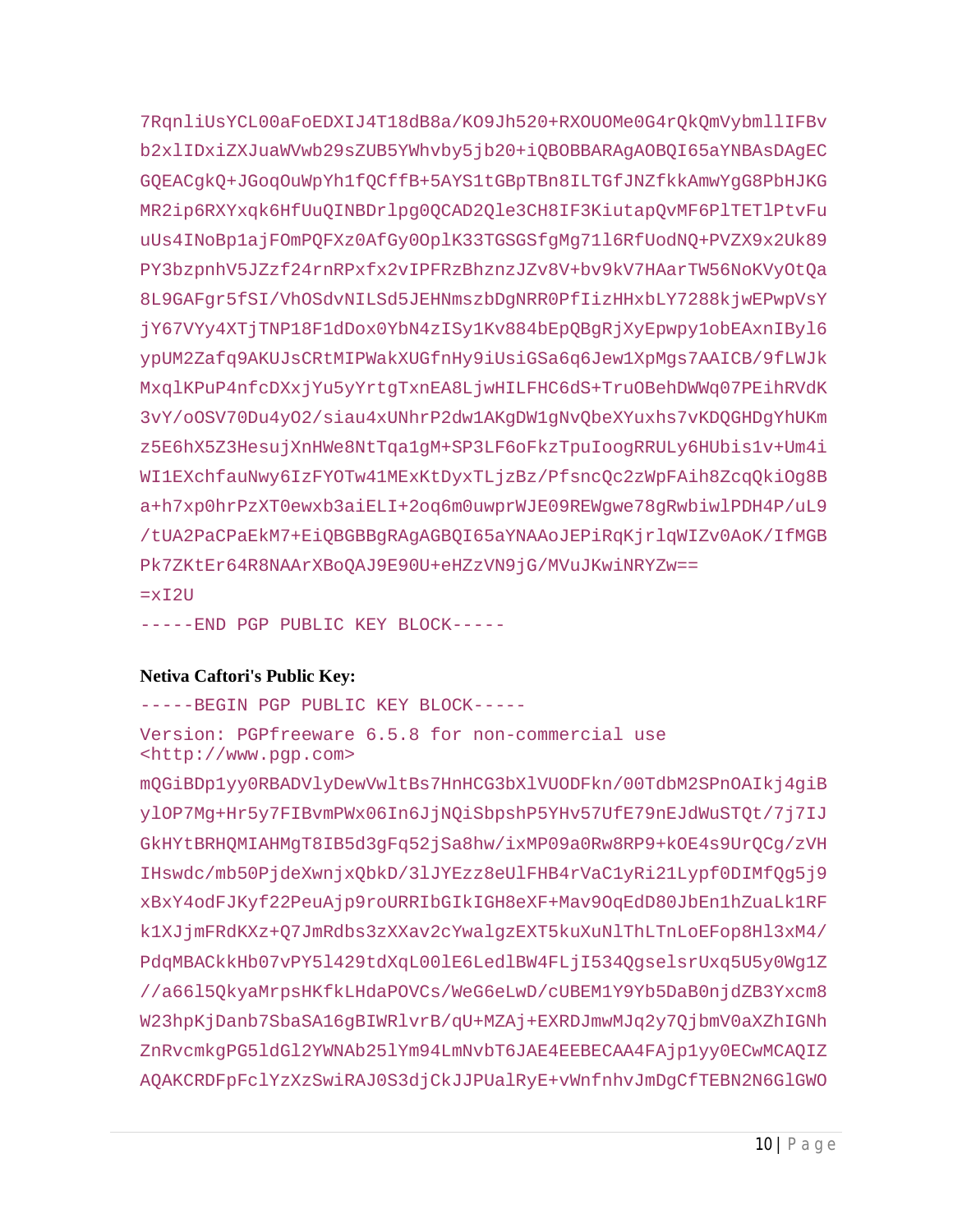mrOq1tOlZoWbd5q5Aq0EOnXLLRAIAPZCV7cIfwqXcqK61qlC8wXo+VMROU+28W65 Szqq2qGnVqMU6Y9AVfPOB8bLO6mUrfdMZIZJ+AyDvWXpF9Sh01D49Vlf3HZSTz09 jdvOmeFXklnN/biudE/F/Ha8q8VHMGHOfMlm/xX5u/2RXscBqtNbno2qpXI61Brw v0YAWCvl9Ij9WE5J280gtJ3kkQc2azNsOA1FHQ98iLMcfFstjvbzySPAQ/ClWxiN jrtVjLhdONM0/XwXV00jHRhs3jMhLLUq/zzhsSlAGBGNfISnCnLWhsQDGcgHKXrK l0zZlp+r0Ap0mwJG0wq9ZqRd0Z+cfL2JSyIZJrqrol7DVekyCzsAAqIH+wVFKD3A FEdEBHqDZuKjLdLJIKHk4gloKeQ60R9NLLFynfIgSvgsii5uWLY9+gZ2FIGnP3Yc GxZH1HASv+pG1sw0MnhutxZui3E3Mt69Uv1KT1TGYkfS+mXBw4Qr7hXavCkF45we f/9Qlj6hSKVjy4YcewdvpopM9S4gVcBq+EdTp1negsCyj3YhFiEo0JEL40mnoHX7 HudJBbiBmknmBZOjxzBBeDPcu7fWV/LDCWiFoGg9uWy2KOcIt7sNXVJbukbSGYg2 hzOB2JPaqCqI5+4YfUCumNLd0lktT7S1V3/6xszEnybOL7tMtmrZZFAFHFAwLNPA bLxdF/b26GbrTT+JAEYEGBECAAYFAjp1yy0ACqkOxaRXJWM180ttbOCq98c40J41 iXkP9CuqGR0LBJ46VNAAnj+5dH9N226fBp5TN0rAyxwBveTK

 $=0VvA$ 

-----END PGP PUBLIC KEY BLOCK-----

#### **Pranav Lal's Public Key:**

-----BEGIN PGP PUBLIC KEY BLOCK-----Version: PGPfreeware 6.5.8 for non-commercial use <http://www.pgp.com> mQGiBDr9VmoRBADK8ZX4qTXSsOPo/y+eMv/G55y9tfZfh2tTXsIRVSloRwMN0DBD 36yjWfh3xM0Bfa7z57i5gKdjT95sVokKplbTUcMGNoJQZ4h8TWgvr2Wf2FX0U6Bl 0/cm/9iWHh0jolW2Su6WVLznbknL93Pv6ejxfT/LspKvbnOTBOl3/29CZOCq/xFC 5IVVsNP3Aqe7/fHWps10dmUD/3zq1Bhr6VG+xhZ1yKtRkpMJUX5n/2CSvGpqJrxv vQUW++9KK5MzApMk9DXbPPyvEP8W6Gl4iOVuXyNoEPBpxu38jF2E9sH+I5llzvl9 Gm+wa0Yz6T5qz0DVrxYTgpVAsBnQsJXOoZEqMPnF4fC/Ba2RfnzpwFCjnGqvZsUc v+3tA/wLc8yBk6mbBYzb30KBp2y1RGZcN+52U2hTq18/OKT9CGFCrgHLAFi+Y7iK 5hfErXzUUxRJ/m3LqoUTmtPZy+nst+I/IxpmVKNoeMGXT5VcLyy8KU85Q5zz/AAp x/QRFPJK8aNfzphBXX3g1NBt1Z/0Kz+JHxXyq16U5nNI4eYEnbQgUHJhbmF2IExh bCA8cHJhbmF2OHNvZnRob211Lm51dD6JAFqEEBECABqFAjr9VmoICwMJCAcCAOoC GQEFGwMAAAAACgkQ2E+b6PepG8MJFgCgo8OYI3c8YzfelRdCkPoZzkwCC8gAn27S Wzb2PjGpeYlJsIYz1t6IixyHuQINBDr9VnqQCAD6WhaZlHBHGQN6I0rzIaiEjCz2 IhMAdxipnXV2yn9m6+nrBdA22pMT8ca9dNk66OCSlDTElADuzKQq+CtZrkaMq3I1 AIj5twGGJr7TtIIq03OqZsdAbX0rdcu5HAf1qPnc+TIiMij/fyp+NYtRmIIDJd4+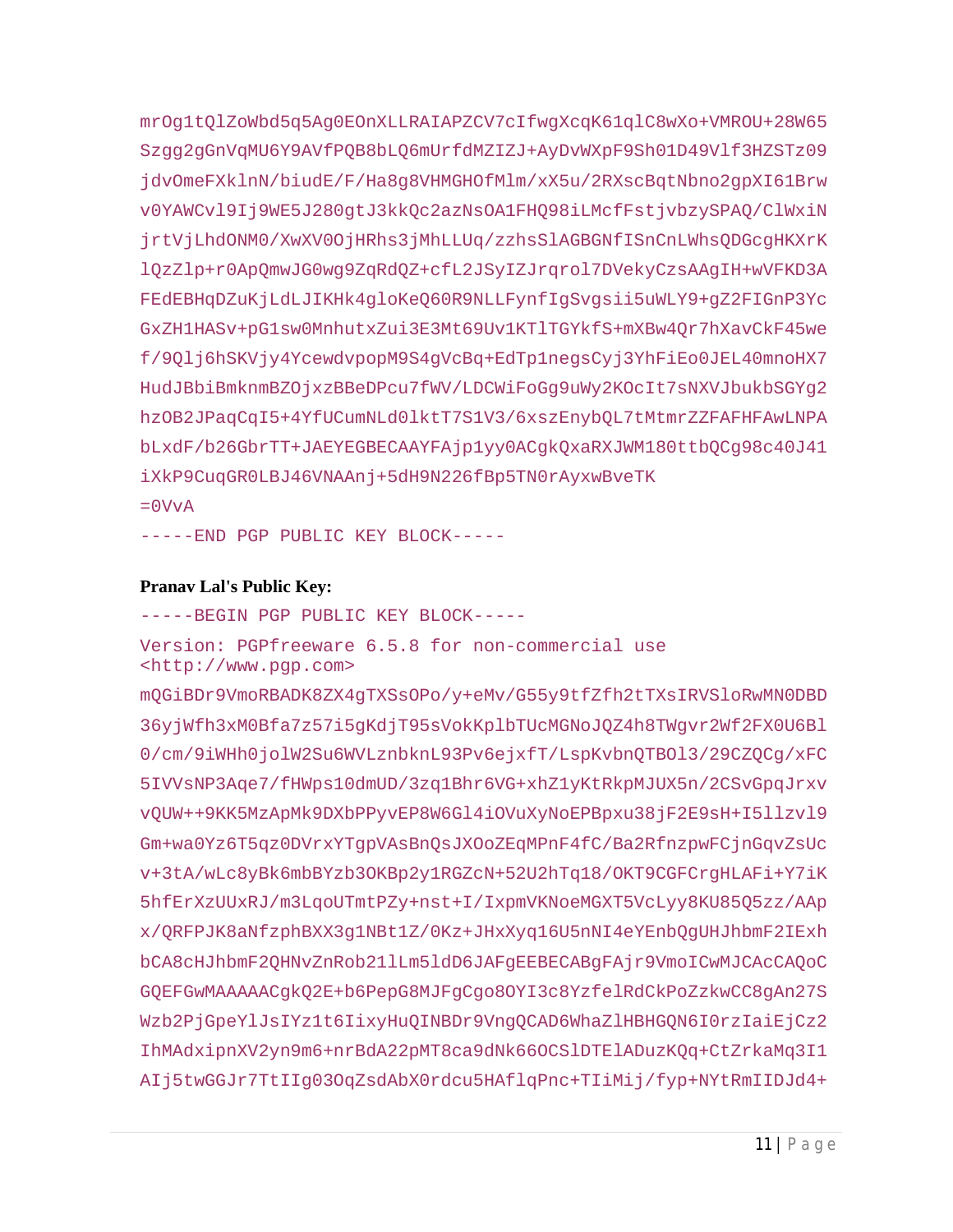ld0qmnTjzBEEFpaA6FdzUJxAyMltJYUMjfwJNNb7ExXzvQswb6CDI9o0qct+qasy TzqLhv/GMvqzAcOHANF0Mqtxg1kr3qVE4xN7bxvFdYpnpieJR7fc/RoYGQN+zqt1 fFQwRx5o4S8JGDku9AXhThIeyF9j4JJVfVlQqAY/Sh+nrhV2DpiIAaJhnXuPAAIC CADzBVhZ6B76lEKLjh0A49iNSxGRHQiWt4ZNZ2Ru+DELeqhIa/hCzpwiXZQkJGL3 FuSHkhuoIKbYRpPBx9kgA+TgjmMHZObxAhT0ZCYjhBPSxFCgm080Gp+A5lR6a4gV V7uKTtsY/600Vqjo94sdu2nr3FPW2UIuuMsSzthuXRG3mTe+6fypwjPivlFq0Zb7 hRvWnRgG03zEGuIirp3C8PtI6iJyd89npLYWZ93Z5Zu+gT00dLyCMoeToCN0VPZy tLcFbAoMflYvaRTBpVKYCGDXq6GbMg00egHpbpnOKQCG3rGZq2vsmwke7UViB3kj 13JevhU1XTu7wsH+WeC8tiFEiQBMBBgRAgAMBQI6/VZ4BRsMAAAAAAoJENhPm+j3 qRvDLisAoNb8Dg2RYuMVciB59pAWAd8geaz5AKD1Y6WL0QRQ//dERubgm/Aq17eE  $iq ==$ 

 $=$ A47s

-----END PGP PUBLIC KEY BLOCK-----

#### **Bob Rosenberg's Public Key:**

-----BEGIN PGP PUBLIC KEY BLOCK-----

Version: PGP Personal Privacy 6.5.8

mQGiBDYehAsRBAD9Mmgv7gV3JsMQ0sMLWjk9zX4007h2XHUow0P5hTIL+lEtcjBn W6152pufGD0cZjEdVHctH9x/nTOoUdcepTLyIHoLVD+MboepvlizEvqfCQNWEadH BRE3fzSMqxWTl9nAQyXjqDBi+M92mswMQXUNqhg7cxk50Aymb2rQFoc1PwCg/0mu f0q00UmNTKWfovuGhxKV0/8D/11uI30t5sb4DHFB4mqY9an0r0PtSYdHU3M5jrIx kbHnWPYtydKNWkhBOncZJOnARAQ6q9SzmdoS9bzVIf0FXAVB3TG7IqqkaxXzkCAw xkyrcxLjuT0GAbFq3t0kAqzsVnmIqfTCCycq/Xfnn+0Nak0Q06yHtOsPz2q8xhYa KOMDBACIPH5tpJekxd+fZtF4dHqEotrXPcslPECi3BZELAEsntoAHRS/hYtQUFFZ 7bls3/wdMYX9etlxUbfUXhdxtuxJnpT2S0VoVI4h53cnAAhe8jzCOK5qVBUXSsjX gYgD03BcXfwM4pMIpxbk+5i+oE5E0w2hIH9sfKFbgLHBaj0ZxLQyUm9iZXJ0IEEu IFJvc2VuYmVyZyA8Ym9iLnJvc2VuYmVyZ0BkaWdpdHNjb3JwLmNvbT6JAEsEEBEC AASFAjYehAsECwMCAQAKCRCnsU6BJsi/YQuOAKC8K2jIl841wmyzLE2EXxE9u1Hw XACg3X9G1Ad9jNGOkGVOLugXnxE36FS5Aw0ENh6ECxAMAMwdd1ckOErixPDojhNn 106SE2H22+slDhf99pj3yHx5sHIdOHX79sFzxIMRJitDYMPj6NYK/aEoJquuqa6z ZQ+iAFMBoHzWq6MSHvoPKs4fdIRPyvMX86RA6dfSd7ZCLQI2wSbLaF6dfJgJCo1+ Le3kXXn11JJPmxiO/CqnS3wy9kJXtwh/CBdyorrWqULzBej5UxE5T7bxbrlLOCDa AadWoxTpj0BV89AHxstDqZSt90xkhkn4DIO9ZekX1KHTUPj1WV/cdlJPPT2N286Z 4VeSWc39uK50T8X8dryDxUcwYc58yWb/Ffm7/ZFexwGq01uejaClcjrUGvC/RqBY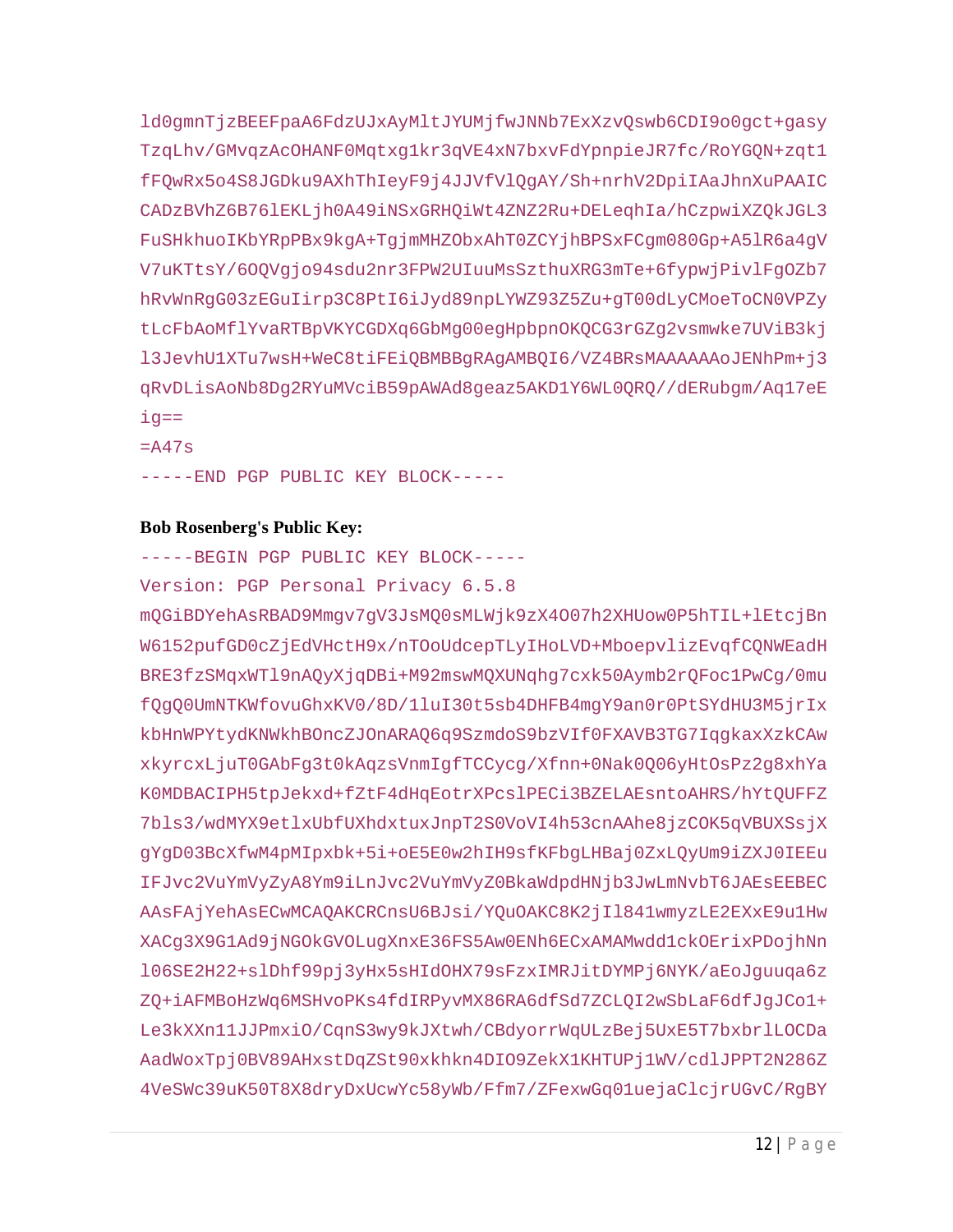K+X0iP1YTknbzSC0neSRBzZrM2w4DUUdD3yIsxx8Wy2O9vPJI8BD8KVbGI2Ou1WM uF040zT9fBdXO6MdGGzeMyEstSr/POGxKUAYEY18hKcKctaGxAMZyAcpesqVDNmW n6vOClCbAkbTCD1mpF1Bn5x8vYlLIhkmuquiXsNV6UwybwACAqwAyBlC3K4DLlAq KOf/gzd0YoazkUyx6qte4IF/wTw/wg9wK7mDqab75zAN1DxcsmpJLaPmWAFu2rWd UlUqeB5+hnpnrYhFkxzL+TnOa9ckI9S33iLjFPCU185FZJNlVlcgclLeog5DSzCV TjqUeOEMsSUn5d4a7DSkHPfT8TBMlNPQBTuJGGC15H8cCC+2QmWUuLNkq90z6MR+ E5JOajj6z/7qOvfL4SOVPtQxvF5iz2zduapxGgTz4UqeVwA1X7HkXx7Cumdipg0S Wn63j4IiHHoU4hDyanEkLX32l5PfhaQ8zfpztcy1TxaKXPPtgOGFNDCMo+dG6HfQ AO2qsL5rDdvgu9hLeCkHaxVDgCKZ4XZ5T9SgL8v3UKep8JomEFt1kdq4KCBJ/gS/ EvXEbnj6Vs63pYtrKgoWxGCCqva8/fqUAfvsX+llGDLBCWLreMTDPisj4fXmJS7h Cbdg4bSMbVzRUWLNQ/wJbRhR7eeMcP7vrT/q6rx3eL3QCD5cIOCiiQBGBBgRAgAG BOI2HoOLAAoJEKexToEmyL9hzEIAoL1BDnbaEbsiFPdGsIOz302dNRNCAKCpB9tr K5MB6twgr+Ww52xyOf6xww==

```
=BBVS
```
-----END PGP PUBLIC KEY BLOCK-----

If your friend or friends have a Public Key (or Keys) already posted to the Global Directory, you can go get it yourself. Here are the steps to do this:

- Open PGP Desktop by selecting Start/Programs/PGP/PGP Desktop or by clicking on the PGP Desktop icon in the lower right corner of your screen and selecting PGP Desktop in the pop up menu.
- In the PGP Tool Bar towards the top of the window, click on Search for Keys.
- In the search dialog box, type the **name of the person whose key you are looking for** and hit OK. PGP will go to the Global Directory server and find the key or keys for you (many people have more than one Public Key on the certificate server). If a Public for your friend exists on the certificate server, you'll soon see it displayed on your screen.
- Click on the Public Key you want so as to highlight it, and then copy it (**Edit** > Copy or  $cntrl-C$ ).
- Go back to your **PGP Desktop** window where you see all the keys on your keyring. If one of the keys is highlighted by default, click anywhere off the list of keys to make sure no key is currently selected.
- Finally, in the PGP Desktop window, paste the Public Key you wish to add to your keyring  $(Edit > Paste or entrl-V).$

# Step 7: Using the PGP encryption software to send (encrypt and sign) and receive (decrypt) secure e-mails

You are ready now to start using the PGP program to generate secure, encrypted digital information. In this section you'll learn how to **encrypt** messages or other data before you send them, and how to **decrypt** messages or other data that you have received.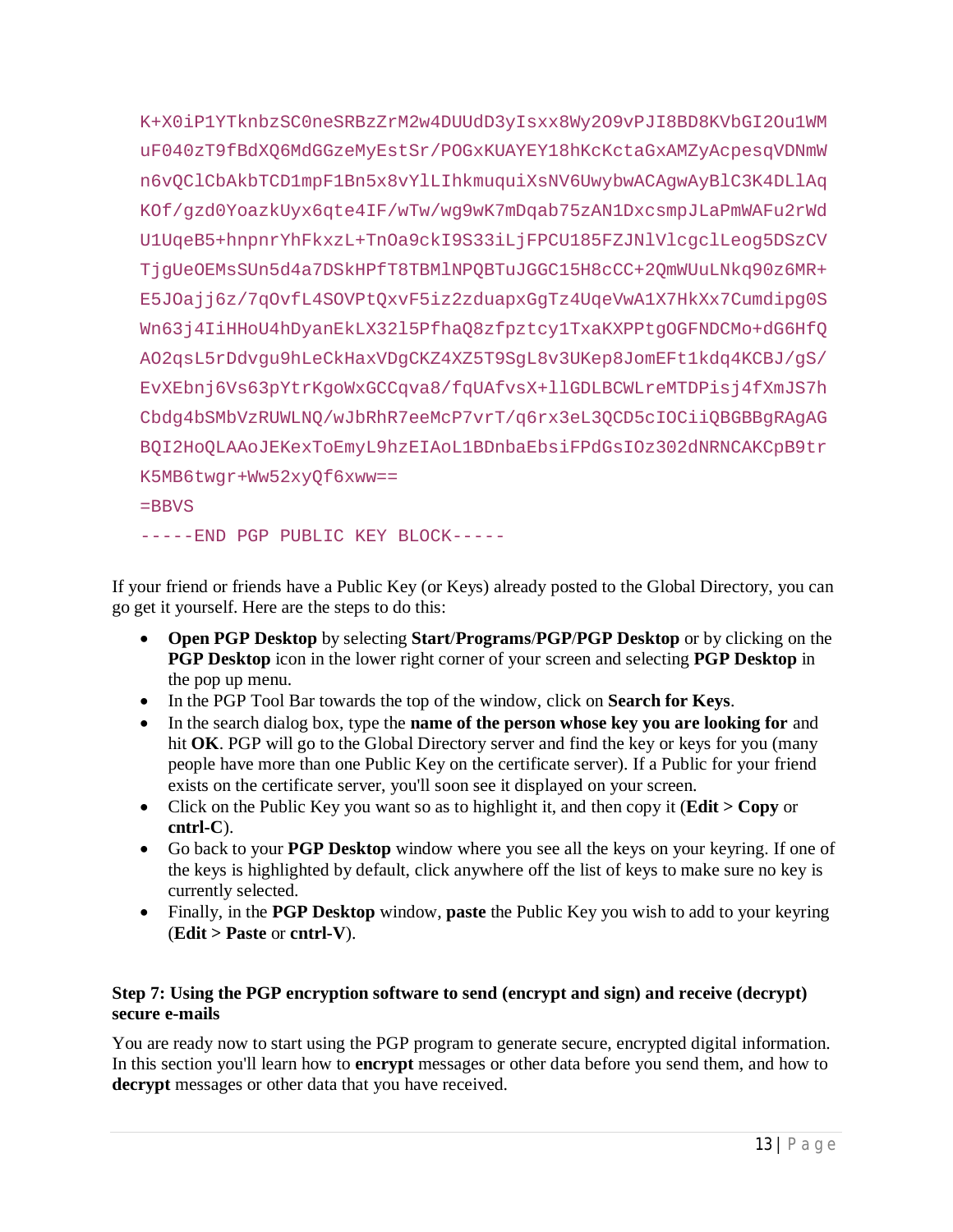#### **First, the encryption process.**

- **Compose the e-mail** you want to send in whatever natural language you want to use (French, English, Spanish, German, etc.).
- When you have finished composing the e-mail, make sure the cursor is still somewhere in the body of your message, and click on the **PGP Desktop** icon in the lower right corner of your screen.
- In the **PGP Desktop pop-up menu**, select **Current Window**, then in the Current Window sub menu, select **Encrypt & Sign**. This will bring up the **PGP Desktop Key Selection** dialog box where you should see the list of Public Keys including that of the person or persons to whom you wish to send your message. Note: The Private Key is kept in a file called the Private Keyring. It is encrypted with your selected passphrase so even if, somehow, someone gets access to your Private Keyring, it will be unusable without access to the Passphrase to decrypt the Key for use. Every time PGP needs access to the Private Key (to Decrypt an Encrypted Message or to Sign an Outgoing Message or someone's Public Key) the Passphrase will need to be re-entered. By default, PGP will remember [cache] your Passphrase for two Minutes so that you do not have to re-enter it if needed more than once within this time frame. However, two minutes isn't much time and the odds are you'll need to re-enter your passphrase every time unless you change this default. Step 14 explains how to do this, along with warnings about how to use the cache wisely and without risk.
- **Double click** on the Public Key of the person to whom you wish to send your message (this **selects** the key and **moves** it to the **recipients box** just below). When you have made your selection, click on **OK**.
- You will be prompted to enter your **Passphrase**. Type it in carefully, then hit **OK**. If you did everything correctly, the message will be converted to unintelligible gobbledygook (aka "**ciphertext**", as it's called in the world of cryptography). The ciphertext will look like the following:

-----BEGIN PGP MESSAGE-----

### Version: PGP Personal Security 7.0.3

qANQR1DBwk4DepqGz+tv7awQC/sGOyvgkqLDEz3QOc4AkDuoTVl9O2y7X260NR47 w77OngPn3z/01yEpVDmkfrpdXKYmVhylICPg1yvNYTyx6EW5LIOYt1yuxLc+bjKS piwrBdCxz5+VT8z9IQz7BNu75GBP5YMJyhZUgwFRDahPITz0ziqL9nBZeUX27PGL ZIc32bm/18zLwbLUZi4CSPlnc9PzXTeubwnsaC0ZU1PT+WokkhPRxPrgBHLU/rMj zqOoh2/dXGMUFY7F0zitGw1jcj+jIf49hpzPZ5oWChZQjnQdREZgaRenx3jRomol BnT0KgGk+cBp8BIM65DyoYdMKE878n+ngTgIYUYkBLnYXfQv9pgagPlQUgmMWSK/ zRkLS3PpKJFTv629iBXKKDeCteqD4668TRty3N1sEXaFbpMZtaNWJvqlXpbbrAkO rvKAxMq9gpA+asf6415NSX29FT4uv4D7FWF3fp2e9it8c30//9yKXQ8pJb0vfz8B vZCwIO1me371DScIwI2D8/8EHzQMALxye7O/tpDW3BEU+NEqsHM2nXdebKl7mPk8 5voUyYZb3vz3PQHNJ+Jg14KybK8Jn7KGji19nHFgFtHN0Qoz4e5aTlZtMksWDaX+ dT6xfrKBo5wOaQHGAX3NHBAMTCqUoZajsGxsc+dQ/WB7Qw4qdZjmLtzj35HcF7s0 5RwOWZ2F9cqSj0b994llaT9zo2jXs5ZM/fAZUBPsCp55EFpe52NFKJgyJY92mYi0 1SK26VMNMdHdp4zHWZdNkhPPG0EgDsz1g+EtY6YXWQYwIKPnQUivf5mhDdhPmWK6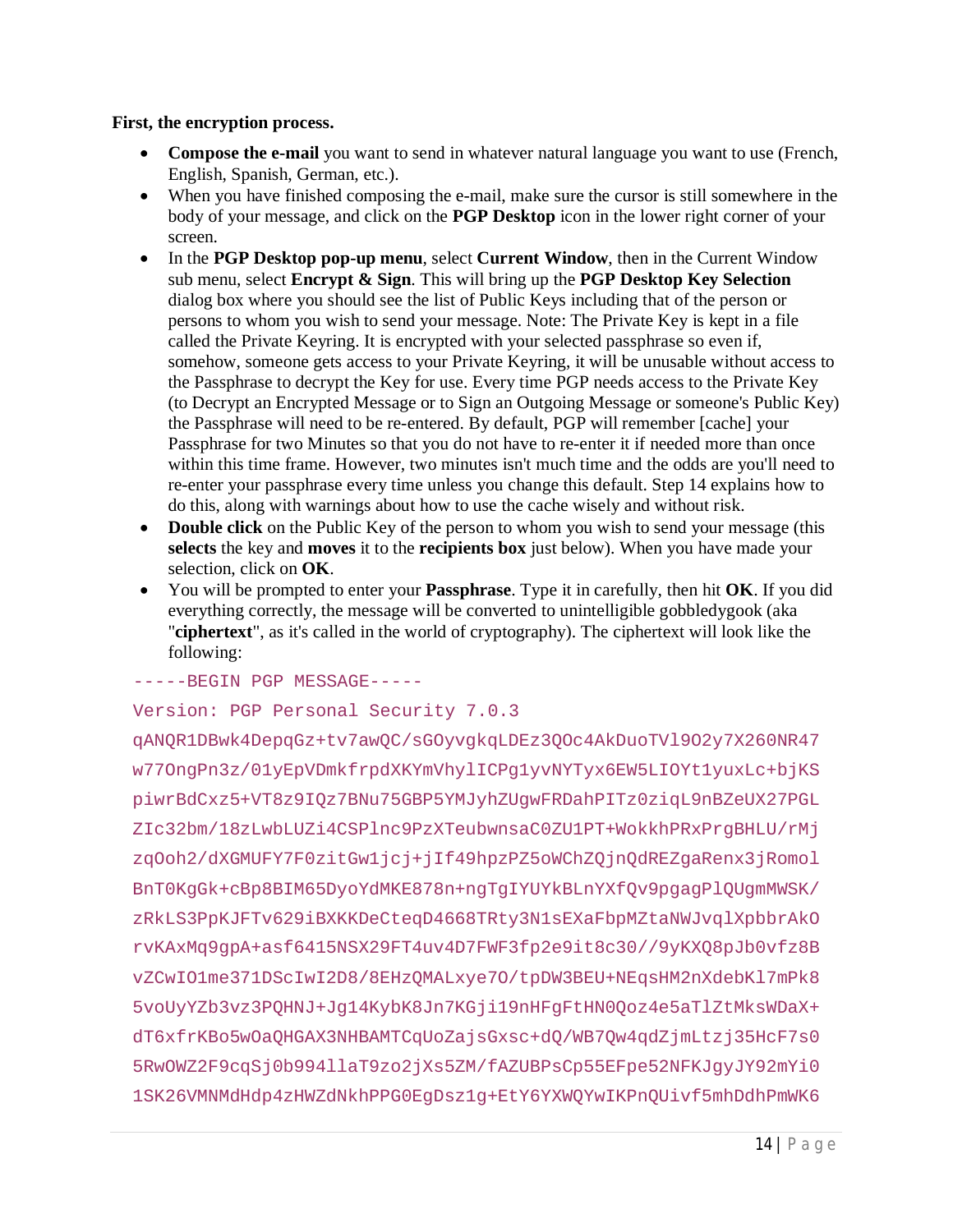sAR4D7s2Vqqs2qQnvuFxpkDMc5l2rMTAE5+x228SpMPau27BDxBDKLwli6ak23C+ l2qmiqQq0qeSFy2o7+HmyKWCENl2V84N8eLhoE+iyXj5fL2UvMlqVJePTT76Rz6p +tD/15JYZo/8uAxIBivaB7P7k2Bqu0bmrCD4wdSKOLzhScxAj15Dtu0kWqEKGs80 VqTMu2iOLtphN7oObhWzUIf9O3MlqMnBCiOp4VFGebnJcDvullUB4OYZD6ZLIecN 8BsqsVlqawJbtWpmRf8973Yq2bicP0ISCwFaoDvR8C+wb3h9nJ9EZeO/mZGjJweR A6yXK7wyp6JHnvACwFhUkTno7nrdq8cDaG4ssolsUSKnON87ycLFWq/mNs9fhqzF Y3y7Q4f7hA4EL83+bxc4YGqzirWHeVXetZdft018+0Oz2Au8gRG5AVd+DX+xlr56 mJlkrlzYWG7HuEl8CRS7rAZHgRAIV3I7WDeNEYyBQNt/MfzUQY9+BmbtCsTlOnda j8IkiL0QIW/9ZyvifxpvzKGKhxdXoqJWVSXLKHGk1qvY9epgw7QWk15crlti0Q4+ aDXvNieN9imk3UNQe2rncqzIKlbxasjparCKXiErQGFjldtTLrZcf7KjNOJuVG9J HoOZC39ur8rkVrgWuSzrvzhpeQl0VlmdviZpocErZYPtnDQGgA3TbXX4lXoMiMla bOxTskUcqIBzN2L9nNfIhVaxJxMd3260SpJxElJ27V6Be97Q+YX4TF9x1H4zWFM3 NpGgliXWNRb4VSwPE2+ZEiKirrlMsgXxfZNvAy3bAuSm0blu7Isa/Jjab96DHff6  $5q5K$ 

 $=$ WRFH

-----END PGP MESSAGE-----

Now send the message just as you would normally do.

### Next, the decryption process.

- Open the e-mail containing the encrypted message. All you'll see is unintelligible ciphertext (as shown in the examples above).
- Drag to select the block of ciphertext.
- Click once more on the **PGP Desktop** is in the lower right corner of your screen.
- In the PGP Desktop pop-up menu, select Current Window, then in the Current Window sub menu, select Decrypt & Verify. This will bring up the dialog box asking you to enter your passphrase.
- Type your **passphrase** into the **PGP Enter Passphrase** dialog box that pops up on the screen, and hit OK. The decrypted message will come up in a new window for you to read. If you wish to keep the decrypted version, you can copy it and paste it into a word processor of your choice before saving it to disk. The decrypted message will look like the following (Note that the message is now readable and the signature has been verified):

```
*** PGP Signature Status: good
*** Signer: Robert A. Rosenberg <bob.rosenberg@digitscorp.com>
*** Signed: 06/30/2001 at 00:51
*** Verified: 06/30/2001 at 00:52
*** BEGIN PGP DECRYPTED/VERIFIED MESSAGE ***
```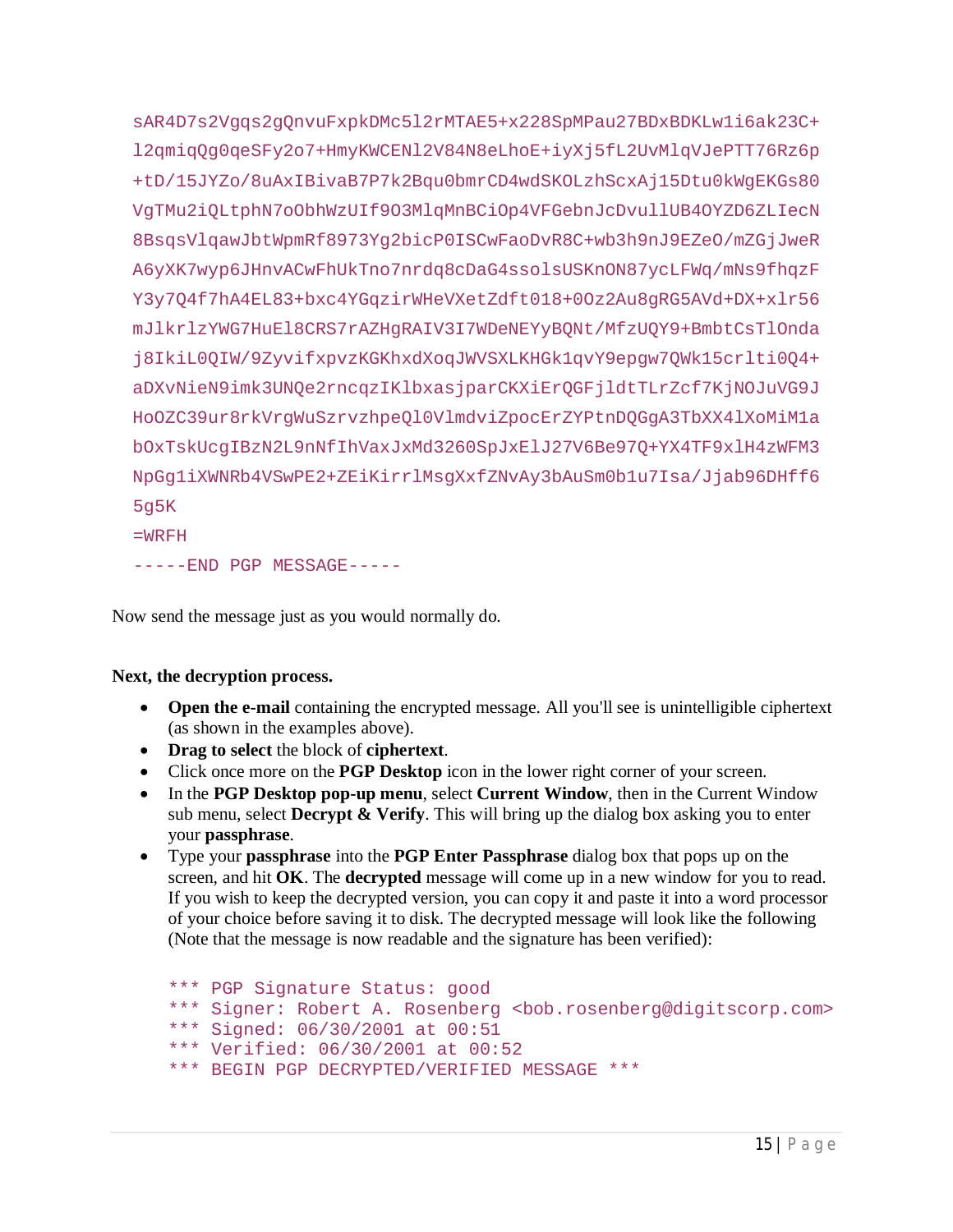This is a sample of what the above Encrypted&Signed message looks like after it has been decrypted and the signature has been successfully verified. Since the Public Key that was used to encrypt this text belongs to Robert Rosenberg, only he can decrypt the message to extract this message. An Encrypted&Signed message is a Clear Signed Message (such as the sample in Step 10 below) prior to the Encrypt Stage and after the Decrypt Stage. While it is possible to just Encrypt a message, it is usual to also sign it to prove its origin. \*\*\* END PGP DECRYPTED/VERIFIED MESSAGE \*\*\*

That's all there is to it. To find out about the many other features of the PGP program, check out the Manual that was originally downloaded with the software. It's a **.pdf** file which will print out beautifully on your printer so you can read it at your leisure over a nice cup of tea :) Well, maybe you'll need something a bit stiffer to help you figure it all out...

**On a technical note**: The actual encryption/decryption is NOT being done with the Public/Private keys of your recipient(s) but with a special one-time key that is generated for use in this specific **encrypt&sign** operation. Every time you do an **encrypt&sign**, a new one-time key is generated. Unlike the Public/Private key pairs where anything encrypted with one key needs the other key to do the decrypt, these one-time keys have the ability to decrypt anything that they encrypt (hence its being known as a **Symmetric Key**). When you encrypt any data, this one-time key is used to do the actual encryption. The Public key of each recipient is then used to encrypt the one-time key and added to the encrypted text created with the one-time key. Thus what results is a list of recipients with the one-time key supplied encrypted with each person's Public Key along with the common copy of the one-time key encrypted ciphertext. This format allows a message to be sent to multiple people at the same time yet allow each to use his or her own Private Key to read it. The decrypting process involves the recipient's PGP Program scanning the list of encrypted one-time keys looking for the copy that was encrypted with their Public Key. This copy is then decrypted with the Private key to recover the one-time key which then can be used to do the actual decrypting. The Signing/Verification actions that occur during an **encrypt&sign** and **decrypt&verify** are covered in **Step 10 below** and occur prior to the encryption itself and after the corresponding decrypting of the data.

### **Step 8: PGP Signing your own unencrypted e-mails**

Sometimes you won't want to use encryption when communicating. For example, when contributing to a listserv, posting notes that are shared with a community of folks where you can't be sure every member is using encryption, you won't encrypt your posting. But you can **sign** your posting with your PGP encrypted signature which any other PGP user will be able to verify as a way of ensuring that the note is genuinely sent by you. This notion of providing **added assurance about the source of communication** is part of what is known as the "**Web of Trust**", where people carefully **validate/verify** and **sign** each others' Public Keys so that others can find reassurance that the originator of an e-mail is who he or she appears to be. You can read more about this concept at http://www.rubin.ch/pgp/weboftrust.en.html where Patrick Feisthammel provides a fuller explanation along with an encouragement for all users of PGP to sign each others' keys. The concept of the **Web of Trust** is further explained by Hal Finney at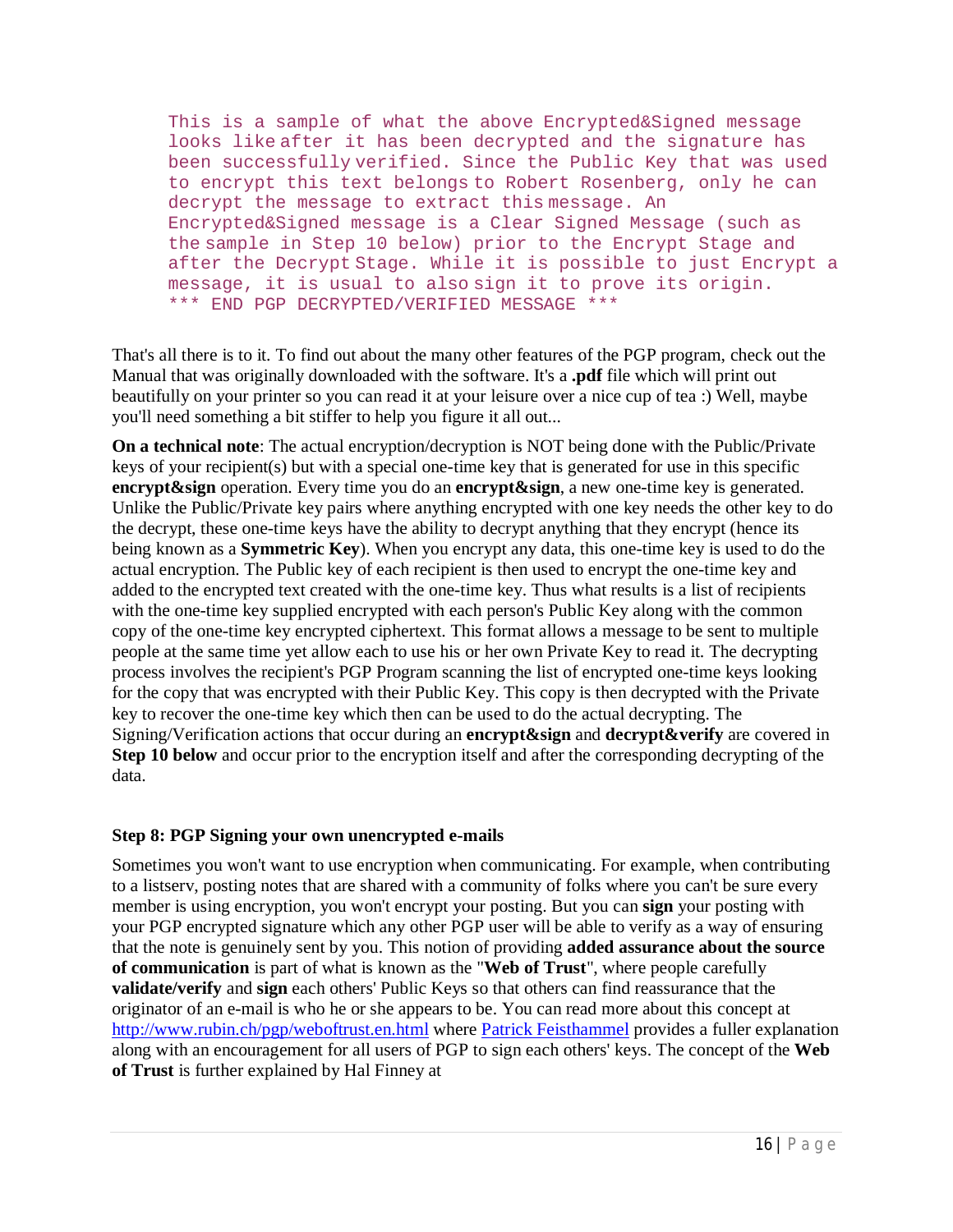http://www.sandelman.ottawa.on.ca/spki/html/1996/spring/msg00120.html. For now, here are the simple steps to sign your own unencrypted mail.

- 1. After you have finished writing your message or e-mail, **right click** on the **PGP Desktop** icon in the lower right corner of your screen, then in the pop up menu choose **Current Window**/**Sign**. The message is fed into a routine called a HASH Function (a function that converts one string of characters into a fixed length string).
- 2. You will be prompted to enter your **Passphrase** (unless you have selected the option for PGP to recall your Passphrase from what's called the "cache"—which is not a good idea unless you know what you're doing (see Step 13), so for the time being we'll assume that you will be prompted to enter your Passphrase). In Step 14 you'll learn how to extend the time that your Passphrase is kept in the cache, along with warnings about how you should clear the cache when you leave your computer unattended for any period of time.
- 3. Go ahead and type your **Passphrase** and hit **OK**.
- 4. That's all there is to signing your unencrypted e-mails. Unfortunately, signing your unencrypted mail does not, in and of itself, reliably guarantee to the receiver of your note that you are who you say you are, so you should have your Public Key signed by at least one other trusted person who **trusts** you and **can bear witness** to your **integrity** within the context of the **Web of Trust**. Step 11 explains this process of signing someone else's Public Key.

### **Step 9: Weaving the Web of Trust—Signing someone else's Public Key**

Here is a comment from a respected member of the Public Key Encryption community (Nick Andriash) in response to a request he received to sign a cyberfriend's Public Key. "With respect to signing each other's Public Keys," Nick replied, "I have already done so with a **non-exportable** signature, because we have been in constant communication, and I obtained your Public Key from your web site; I am confident enough in knowing the messages are coming from the same person at the same address... I just don't know **who** that person is, and that is why I cannot sign your Public Key with an **exportable** signature, where it will always travel with the Public Key. For that, I insist on **face to face meetings**, along with an **exchange of photo ID**, **etc**., as this is **the only way to maintain the integrity of one's own Web of Trust**. All of **the people who have signed my Key**, I have **met personally**, and that is **as it should always be**, unless we are introduced to each other by a **Trusted Introducer** whose signature appears on both our Public Keys."

When you sign someone else's Public Key, you are verifying that it belongs to the person who claims to own it. You are stating that you know this individual and that the key really belongs to him or her. As it states in the PGP dialog box for signing a key: "By signing the selected user ID(s), you are certifying based on your own direct first-hand knowledge that the key(s) and attached user ID(s) actually belong to the identified user(s)." Then, before signing, you're asked to remember if you received the key in a secure manner (you know where it came from) or if you have verified the fingerprint with the owner. The dialog box includes the owner's fingerprint so you could, if you wanted to, go over the fingerprint with the owner in person ideally, or at the very least over the phone, just to make sure everything's kosher.

In this way, you are able to give a key greater authenticity. Under normal circumstances, you may think it unnecessary to validate someone else's key in this way. You might even think it seems like overkill. But suppose someone were to masquerade as someone else (say, as you) and put a Public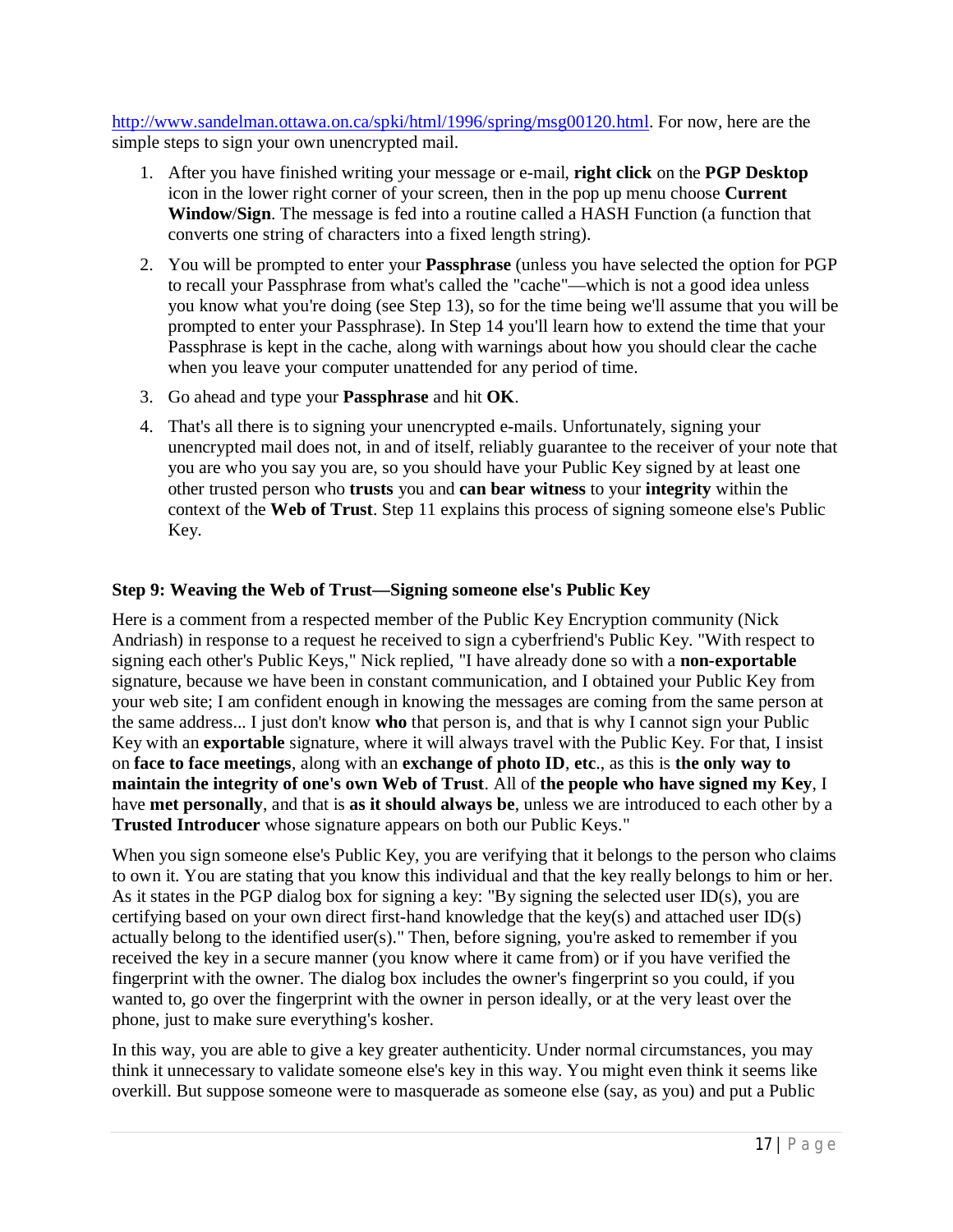Key in that person's (or your) name on an internationally available certificate server. Then suppose that other people were to encrypt messages using that Public Key, thinking the message could be decrypted and read only by the person they THINK they're sending it to (say, you). All the masquerader has to do now is intercept those messages and easily decrypt them because the masquerader has the Passphrase and corresponding Private Key.

As Nick points out above, there are **two ways** to sign someone else's Public Key. There is a **nonexportable signature**, which is **good for communication between familiar friends** who already know and trust each other informally. Then there is an **exportable signature**, based on **careful, if necessary face-to-face identification and verification**, which is **a much stronger form of reassurance about the integrity of the owner of the Public Key**.

The important rule of thumb is this: **Never, ever sign someone else's Public Key** with an **exportable signature** UNLESS you are able to say categorically that you know who he or she is and have a strong assurance that he or she will not belie your trust. If you follow this rule of thumb, you will be able, over time, to build up **your own personal Web of Trust** while extending the larger, global **Public Key encryption Web of Trust**. The GNU Privacy Handbook has an excellent section on Trust, Validity and the concept behind the Web of Trust.

Here then are the simple steps to sign someone else's Public Key.

First as a **non-exportable signature**:

- **Open PGP Desktop** by selecting **Start**/**Programs**/**PGP**/**PGP Desktop** or by clicking on the **PGP Desktop** icon in the lower right corner of your screen and selecting **PGP Desktop** in the pop up menu.
- In the list of keys in the PGP Desktop window, **right click** on the **key you wish to sign**.
- In the pop up menu, select the item **Sign....** Immediately PGP presents a dialog box which lists the **key you wish to sign**, along with its **fingerprint** (a long string of hexadecimal characters). The text in the dialog box advises you to ensure that the key you are about to sign was given to you in a secure manner, and if you're not absolutely sure, **you should verify the fingerprint with the owner of the Public Key**. At the very least, unless you are quite sure the key belongs to the person who owns it, you should phone the individual and have them repeat to you the characters of the fingerprint by way of validation.
- You'll notice a small check box next to "**Allow signature to be exported**" and you are advised that "**others may rely upon your signature.**" **DON'T check this box** if all you want to do is add a **non-exportable signature** to the Public Key.
- Click on OK to complete the **non-exportable** signing of the Public Key.

Then as an **exportable signature**:

- **Open PGP Desktop** by selecting **Start**/**Programs**/**PGP**/**PGP Desktop** or by clicking on the **PGP Desktop** icon in the lower right corner of your screen and selecting **PGP Desktop** in the pop up menu.
- In the list of keys in the PGP Desktop window, **right click** on the **key you wish to sign**.
- In the pop up menu, select the item **Sign....** Immediately PGP presents a dialog box which lists the **key you wish to sign**, along with its **fingerprint** (a long string of hexadecimal characters). The text in the dialog box advises you to ensure that the key you are about to sign was given to you in a secure manner, and if you're not absolutely sure, **you should verify the fingerprint with the owner of the Public Key**. For an exportable signature, this means literally meeting with the individual face-to-face and verbally and/or visually validating that the Public Key you wish to sign with an exportable signature really and truly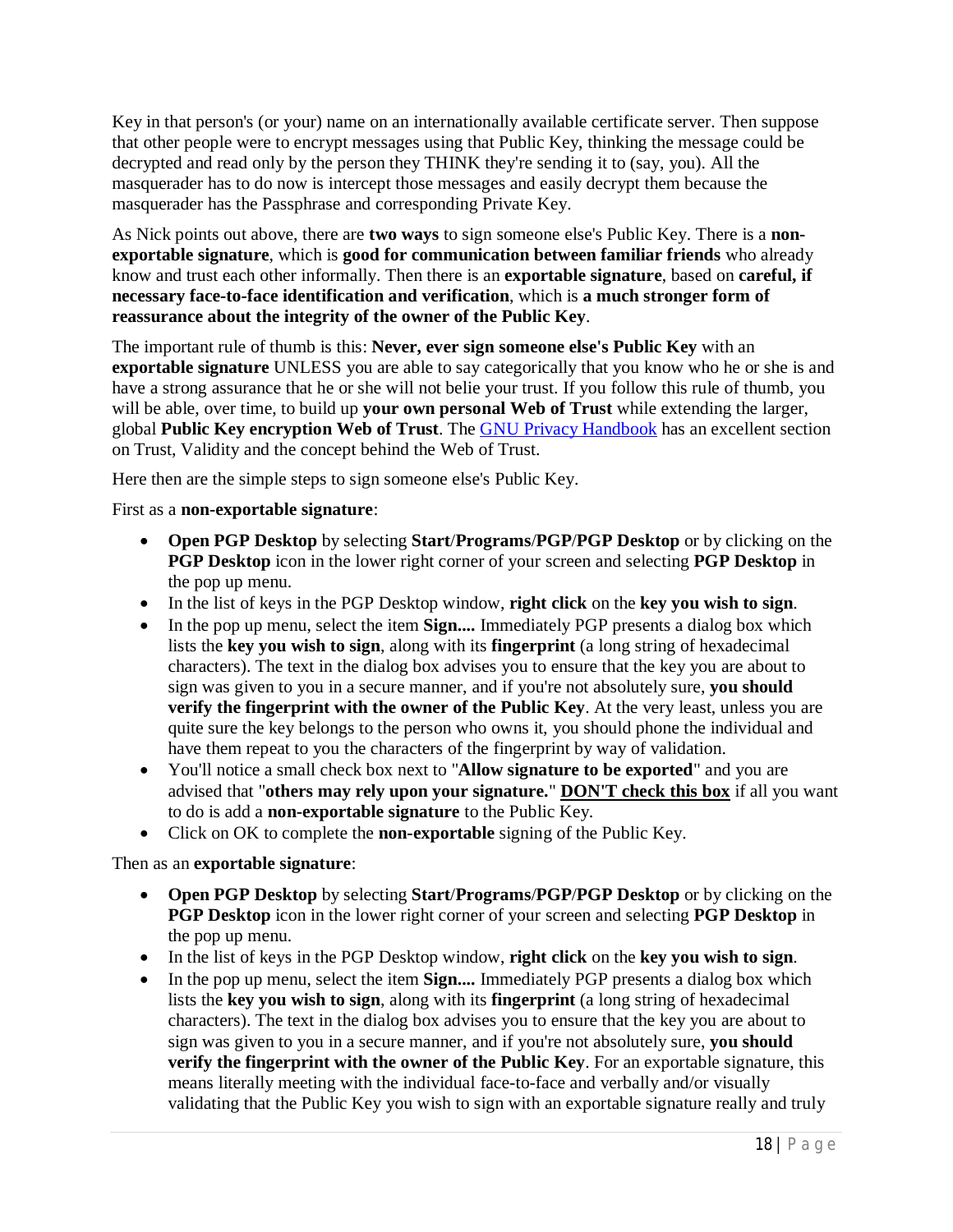belongs to the person to whom you believe it belongs. This might sound like overkill, but the fact is that **an exportable signature has absolutely no value without this face-to-face guarantee**.

 You'll notice a small check box next to "**Allow signature to be exported**" and you are advised that "**others may rely upon your signature.**" For an exportable signature, **check this box** before you click **OK** to complete to **exportable** signature of the Public Key.

### **Step 10: Using the PGP encryption software to protect (encrypt) your personal documents**

On your computer in the office or at home, you may well have private documents that you do not want others to be able to read. You can use your own Public Key to encrypt these documents. You can easily and quickly encrypt a single file or a set of files. To decrypt the files, you simply reverse the process that follows by selecting the option to Decrypt instead of Encrypt from the PGP menu. Here are the steps to follow to encrypt a single file or document:

- **Right click** on the **Start** menu in the lower left corner of your Windows screen, select the **Explore** option in the pop-up menu, then in the **left hand** column of the Explore window select the **C drive**, for example, and you'll see the contents of your C drive listed in the **right hand side** of the Exploring window.
- **Right click** on any document you have listed there (in the right hand side of the Exploring window) and you'll see a new item (**PGP**) in the pop-up menu.
- Select **PGP** in the pop-up menu and then you'll see the sub-menu option to **Encrypt** the document you've highlighted. Click on **Encrypt**.
- Now you're presented with the **Key Selection dialog box**. **Double click** on your own **Public Key** (or drag it down to the **Recipients** box below) and click on **OK**. PGP has now created a second, encrypted, version of the document with a **.pgp** extension.
- All you need do now is **delete the original**, **non-encrypted document**, so that all you have left on your disk is the encrypted file which only you can read. Do this right away by **right clicking** on the **original** and selecting **Delete** from the pop-up menu.

And here are the steps to follow to encrypt a selected set of files or all the files or documents in a folder:

- **Right click** on the **Start** menu in the lower left corner of your Windows screen, select the **Explore** option in the pop-up menu, then in the **left hand** column of the Explore window select the **C drive**, for example, and you'll see the contents of your C drive listed in the **right hand side** of the Exploring window.
- If necessary, **open the folder** in which you have saved the files you want to encrypt, and either **drag across them all** to select them as a group, or **click to select the first file** in the list, and hold down the **shift** key while you **click on the last of the files** you want to encrypt.
- Now **Right click** on any document you have highlighted in the list of files you selected (in the right hand side of the Exploring window) and you'll see the new item (**PGP**) in the popup menu.
- Select **PGP** in the pop-up menu and then you'll see the sub-menu option to **Encrypt** the document(s) you've highlighted. Click on **Encrypt**.
- Now you're presented with the **Key Selection dialog box**. **Double click** on your own **Public Key** (or drag it down to the **Recipients** box below) and click on **OK**. PGP will now go ahead and create a second, encrypted, version of each of the files or documents you selected.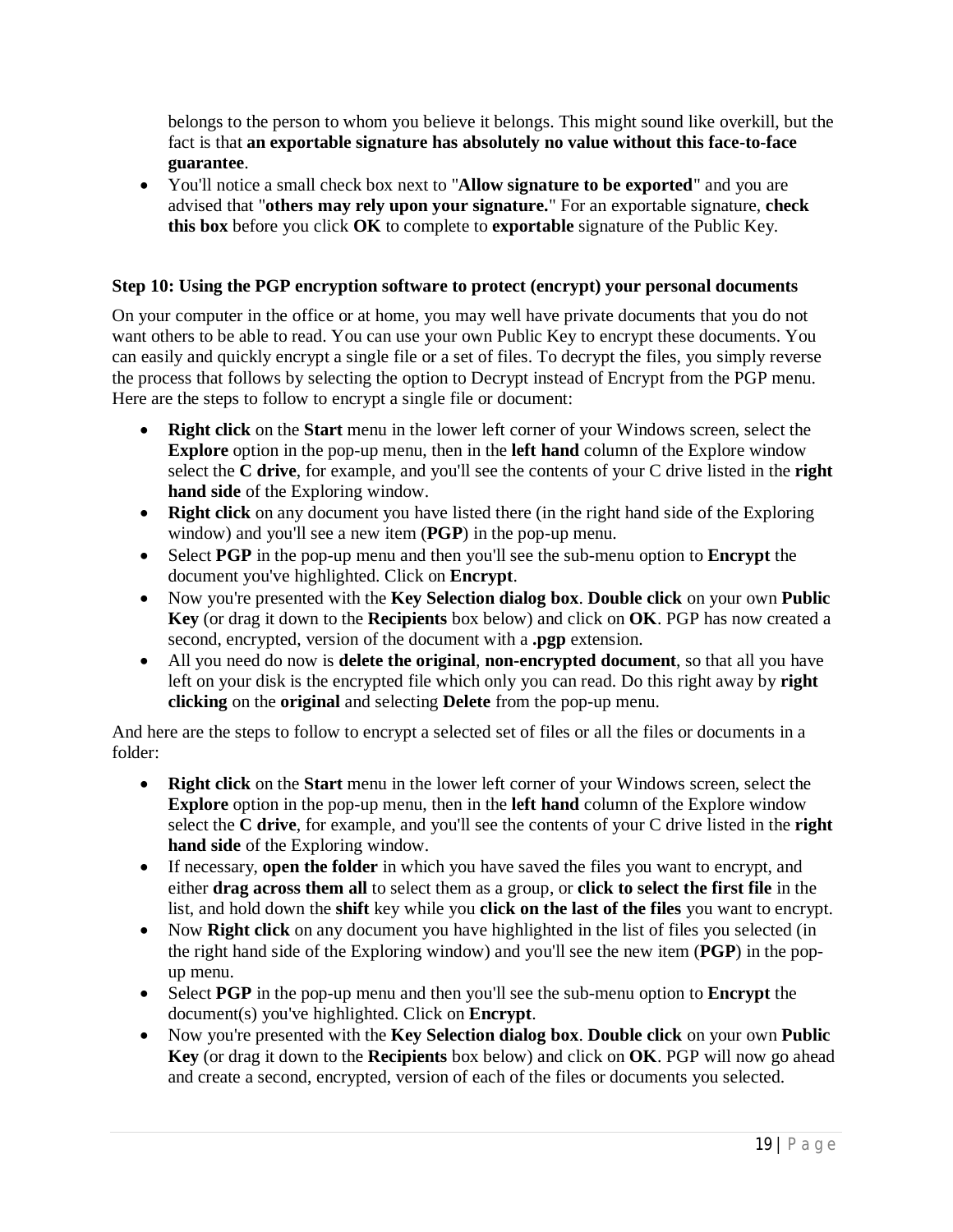All you need do now is **delete the original**, **non-encrypted documents**, so that all you have left on your disk are the encrypted files which only you can read. Do this right away. The **original documents** still should be selected as a block, though if they aren't, just click on the **Type** header at the top of the Explore window to sort the files as encypted and nonencrypted. Now, with all the **originals** selected (**highlighted**), **right click** on any one of them, then select **Delete** from the pop-up menu.

You can also encrypt and decrypt the entire contents of a folder by simply right clicking on the folder and selecting Encrypt from the PGP sub menu. But this is not as convenient as opening the folder first and selecting the files as a list before encrypting them since, after PGP has finished the encryption process, you'll have to delete the original files one by one.

Deleting files on your disks raises another issue, which you can learn about in the next section...

# **Step 11: Using PGP to Wipe files from your disks**

When you delete a file, is the data it contains removed from your disk? Answer: No! You may not be able to see the name of the file anymore if you list the contents of your disk, but someone who knows what they're doing can easily resurrect it and, if it's not encrypted, read it. When you delete a file, all you're doing is removing the link to it from the disk's index of files. It's like a card catalog in a library. Every book in the library has a card in the catalog which helps you find it on the shelves. If you remove the card from the catalog, you'll have a problem finding the book—but it's still out there on the shelves. When you delete a file on your disk, it's like removing the card from the catalog. The file's still there on the disk, even though you can't easily get to it. To remove it completely, you must **Wipe** that part of the disk clean, and this is what the PGP Wipe function does for you. Let's try it for practice.

- Use your word processor to create a dummy file and save it with the name **Dummy**. Put any old garbage in it, since you're going to **Wipe** it off your disk in a minute.
- Now locate the **Dummy** document using the **Explore** option in the **Start** menu (as you did just now in Step 12).
- Right click on the **Dummy** document and select the option in the pop-up menu to **Wipe** the file. Simple as that. PGP writes a bunch of random data to the place on your disk where the Dummy file was saved, effectively removing all trace of the original data. Neat, huh?

# **Step 12: Useful PGP Options you should know about**

We'll be adding explanations for more PGP Options. For now, here is an explanation of how you can tweak the time frame of the cache that PGP uses to remember your Passphrase. You'll also find out here how to Purge your Passphrase cache, a simple task which is very important to remember to do when you leave your computer unattended. Finally, for your convenience, we've added a table listing the hotkeys available in PGP.

As mentioned above in Step 8, every time PGP needs access to the Private Key (to Decrypt an Encrypted Message or Sign an Outgoing Message or someone's Public Key) the corresponding Passphrase will need to be re-entered. By default, PGP will remember—i.e. **cache**—your Passphrase for **two minutes** so that you do not have to re-enter it if needed more than once within this time frame. A cache (which means "hidden" or "hiding place" in French) is a small area on your disk used by the computer to store data it needs to access quickly and frequently. PGP's Passphrase caches are used to save you time by temporarily holding your Passphrases (you may have more than one) after